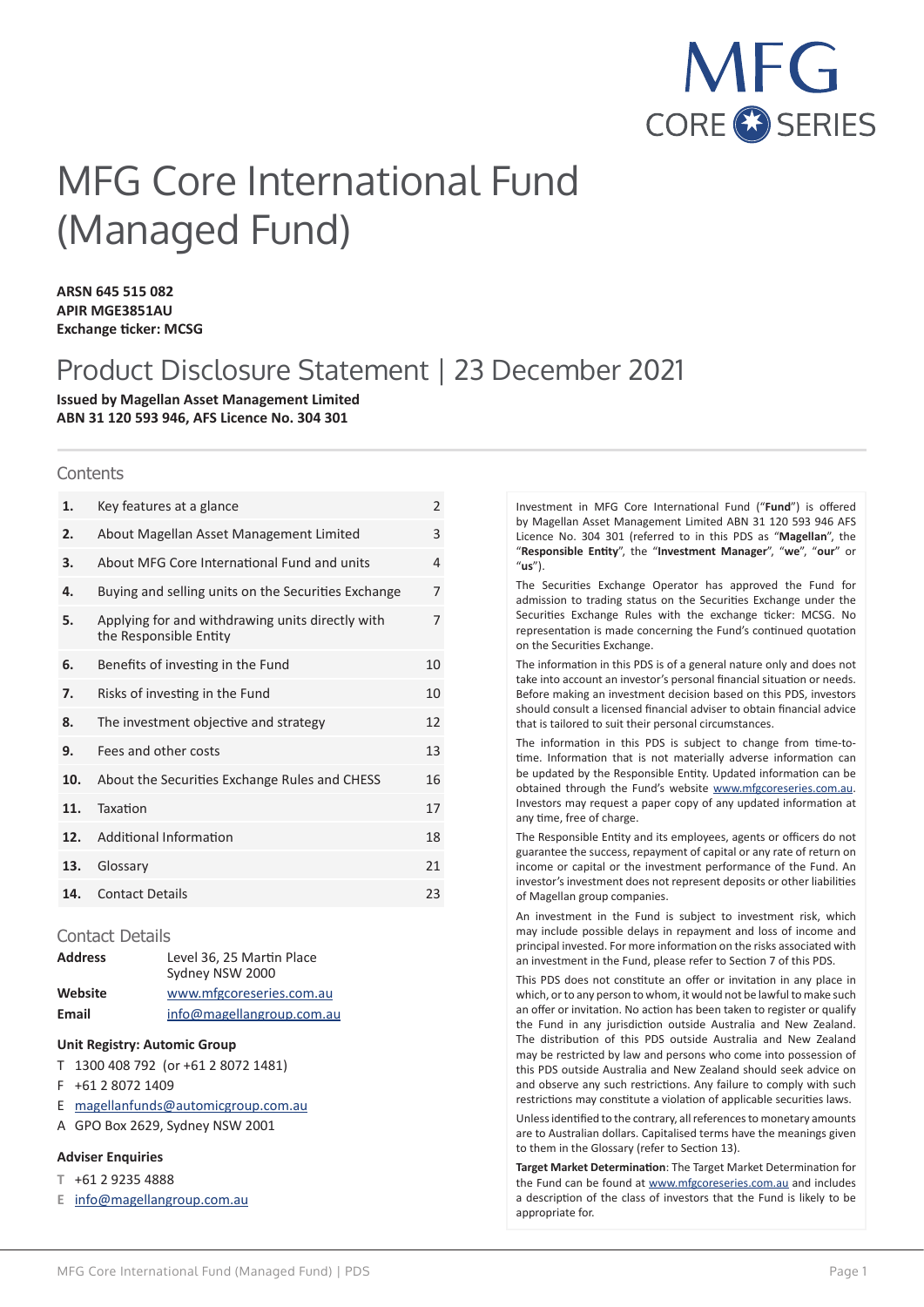# **1. Key features at a glance**

| <b>MFG Core International Fund</b>                         |                                                                                                                                                                                                                                                                                                                                                                                                                                                                                                                                                                                                                                                                                                                                                                                                                                                                                                                                                                                                                                                                                                                                                                                                                                                                                                                                                                                                                                                                                                                                                                                                                                                                                                                                                                                                                                                                                                                                                                                                                                            |                         |                    | For more Information    |
|------------------------------------------------------------|--------------------------------------------------------------------------------------------------------------------------------------------------------------------------------------------------------------------------------------------------------------------------------------------------------------------------------------------------------------------------------------------------------------------------------------------------------------------------------------------------------------------------------------------------------------------------------------------------------------------------------------------------------------------------------------------------------------------------------------------------------------------------------------------------------------------------------------------------------------------------------------------------------------------------------------------------------------------------------------------------------------------------------------------------------------------------------------------------------------------------------------------------------------------------------------------------------------------------------------------------------------------------------------------------------------------------------------------------------------------------------------------------------------------------------------------------------------------------------------------------------------------------------------------------------------------------------------------------------------------------------------------------------------------------------------------------------------------------------------------------------------------------------------------------------------------------------------------------------------------------------------------------------------------------------------------------------------------------------------------------------------------------------------------|-------------------------|--------------------|-------------------------|
| <b>Fund name</b>                                           | <b>MFG Core International Fund</b>                                                                                                                                                                                                                                                                                                                                                                                                                                                                                                                                                                                                                                                                                                                                                                                                                                                                                                                                                                                                                                                                                                                                                                                                                                                                                                                                                                                                                                                                                                                                                                                                                                                                                                                                                                                                                                                                                                                                                                                                         |                         |                    |                         |
| <b>ARSN</b>                                                | 645 515 082                                                                                                                                                                                                                                                                                                                                                                                                                                                                                                                                                                                                                                                                                                                                                                                                                                                                                                                                                                                                                                                                                                                                                                                                                                                                                                                                                                                                                                                                                                                                                                                                                                                                                                                                                                                                                                                                                                                                                                                                                                |                         |                    |                         |
| <b>Exchange ticker</b>                                     | <b>MCSG</b>                                                                                                                                                                                                                                                                                                                                                                                                                                                                                                                                                                                                                                                                                                                                                                                                                                                                                                                                                                                                                                                                                                                                                                                                                                                                                                                                                                                                                                                                                                                                                                                                                                                                                                                                                                                                                                                                                                                                                                                                                                |                         |                    |                         |
| <b>Responsible Entity and</b><br><b>Investment Manager</b> | Magellan Asset Management Limited<br>ABN 31 120 593 946, AFS Licence No. 304 301                                                                                                                                                                                                                                                                                                                                                                                                                                                                                                                                                                                                                                                                                                                                                                                                                                                                                                                                                                                                                                                                                                                                                                                                                                                                                                                                                                                                                                                                                                                                                                                                                                                                                                                                                                                                                                                                                                                                                           |                         |                    | Section 2               |
| <b>About the Fund</b>                                      | The Fund is a registered managed investment scheme. Units in the Fund have been<br>admitted to quotation on the Securities Exchange under the Securities Exchange<br>Rules. Units in the Fund are able to be traded on the Securities Exchange like any listed<br>security.<br>The Fund will primarily invest in securities of companies listed on stock exchanges<br>around the world. The Fund's portfolio will generally comprise 70-90 securities at any<br>one time but will also have some exposure to cash. It is not the Responsible Entity's<br>intention to hedge the foreign currency exposure of the Fund arising from investments<br>in overseas markets.<br>The Fund can use foreign exchange contracts to facilitate settlement of stock<br>purchases. The Fund may also use exchange traded derivatives, in a limited manner,<br>for risk management purposes.                                                                                                                                                                                                                                                                                                                                                                                                                                                                                                                                                                                                                                                                                                                                                                                                                                                                                                                                                                                                                                                                                                                                                             |                         |                    | Section 3 and Section 8 |
| <b>Investment objective</b>                                | The Fund's primary investment objective is to achieve attractive risk-adjusted returns<br>over the medium to long term through investment in a diversified portfolio of high<br>quality companies.                                                                                                                                                                                                                                                                                                                                                                                                                                                                                                                                                                                                                                                                                                                                                                                                                                                                                                                                                                                                                                                                                                                                                                                                                                                                                                                                                                                                                                                                                                                                                                                                                                                                                                                                                                                                                                         |                         |                    | Section 6 and Section 8 |
| Asset classes and                                          | The Fund's assets are typically invested within the following asset allocation ranges:                                                                                                                                                                                                                                                                                                                                                                                                                                                                                                                                                                                                                                                                                                                                                                                                                                                                                                                                                                                                                                                                                                                                                                                                                                                                                                                                                                                                                                                                                                                                                                                                                                                                                                                                                                                                                                                                                                                                                     |                         |                    | Section 8               |
| allocation ranges                                          | <b>Asset Class</b>                                                                                                                                                                                                                                                                                                                                                                                                                                                                                                                                                                                                                                                                                                                                                                                                                                                                                                                                                                                                                                                                                                                                                                                                                                                                                                                                                                                                                                                                                                                                                                                                                                                                                                                                                                                                                                                                                                                                                                                                                         | <b>Investment Range</b> |                    |                         |
|                                                            | <b>Global listed securities</b>                                                                                                                                                                                                                                                                                                                                                                                                                                                                                                                                                                                                                                                                                                                                                                                                                                                                                                                                                                                                                                                                                                                                                                                                                                                                                                                                                                                                                                                                                                                                                                                                                                                                                                                                                                                                                                                                                                                                                                                                            | 90% - 100%              |                    |                         |
|                                                            | Cash and cash equivalents                                                                                                                                                                                                                                                                                                                                                                                                                                                                                                                                                                                                                                                                                                                                                                                                                                                                                                                                                                                                                                                                                                                                                                                                                                                                                                                                                                                                                                                                                                                                                                                                                                                                                                                                                                                                                                                                                                                                                                                                                  | $0\% - 10\%$            |                    |                         |
| Net asset value                                            | The net asset value ("NAV") of the Fund is calculated by deducting the liabilities<br>(including any accrued fees) of the Fund from the aggregate value of assets.<br>The NAV per Unit is calculated by dividing the NAV by the number of units on issue in<br>the Fund.<br>The NAV for a particular Business Day reflects the value of the Fund based on the value<br>of the Fund's assets at the close of trading on the previous day in each market in which<br>the Fund invests.<br>An indicative NAV per Unit ("iNAV") will be published by the Fund throughout the<br>Trading Day. The iNAV will be updated for foreign exchange movements in the Fund's<br>portfolio stocks by individual stock domicile and will also be updated in respect of<br>portfolio securities or equivalent securities that have live market prices during the<br>Trading Day.                                                                                                                                                                                                                                                                                                                                                                                                                                                                                                                                                                                                                                                                                                                                                                                                                                                                                                                                                                                                                                                                                                                                                                            |                         |                    | Section 3               |
| <b>Entering and exiting the</b><br><b>Fund</b>             | Investors can enter the Fund either by applying for units directly with the Responsible<br>Entity using an Application Form or by buying units on the Securities Exchange.<br>Investors can exit the Fund either by directly making a withdrawal request to the<br>Responsible Entity or by selling units on the Securities Exchange. You need to hold your<br>units on the issuer sponsored sub-register to make a withdrawal request directly to the<br>Responsible Entity. Your stockbroker can assist you with this process if you hold your<br>units on a HIN.<br>The method by which you enter the Fund does not affect the method by which you<br>can exit the Fund. If you enter the Fund by buying units on the Securities Exchange you<br>can exit the Fund by selling units on the Securities Exchange or by withdrawing directly<br>with the Responsible Entity. If you enter the Fund by applying for units directly with<br>the Responsible Entity you can exit the Fund by selling units on the Securities Exchange<br>or by withdrawing directly with the Responsible Entity.<br>There are important differences between entering and exiting the Fund via the<br>Securities Exchange or by applying for and withdrawing units directly with the<br>Responsible Entity. These differences include, but are not limited to, the entry and<br>exit price you will receive, and whether minimum investment amounts apply to your<br>investment.<br>An investor that applies for units directly with the Responsible Entity may pay a<br>different price for units in the Fund to an investor who buys units on the Securities<br>Exchange at the exact same time. Similarly, an investor who redeems units directly<br>with the Responsible Entity is likely to receive a different price for units in the Fund to<br>an investor who sells units on the Securities Exchange at the exact same time. These<br>differences in prices received by investors may result in a different return from an<br>investment in the Fund. |                         | Section 3, 4 and 5 |                         |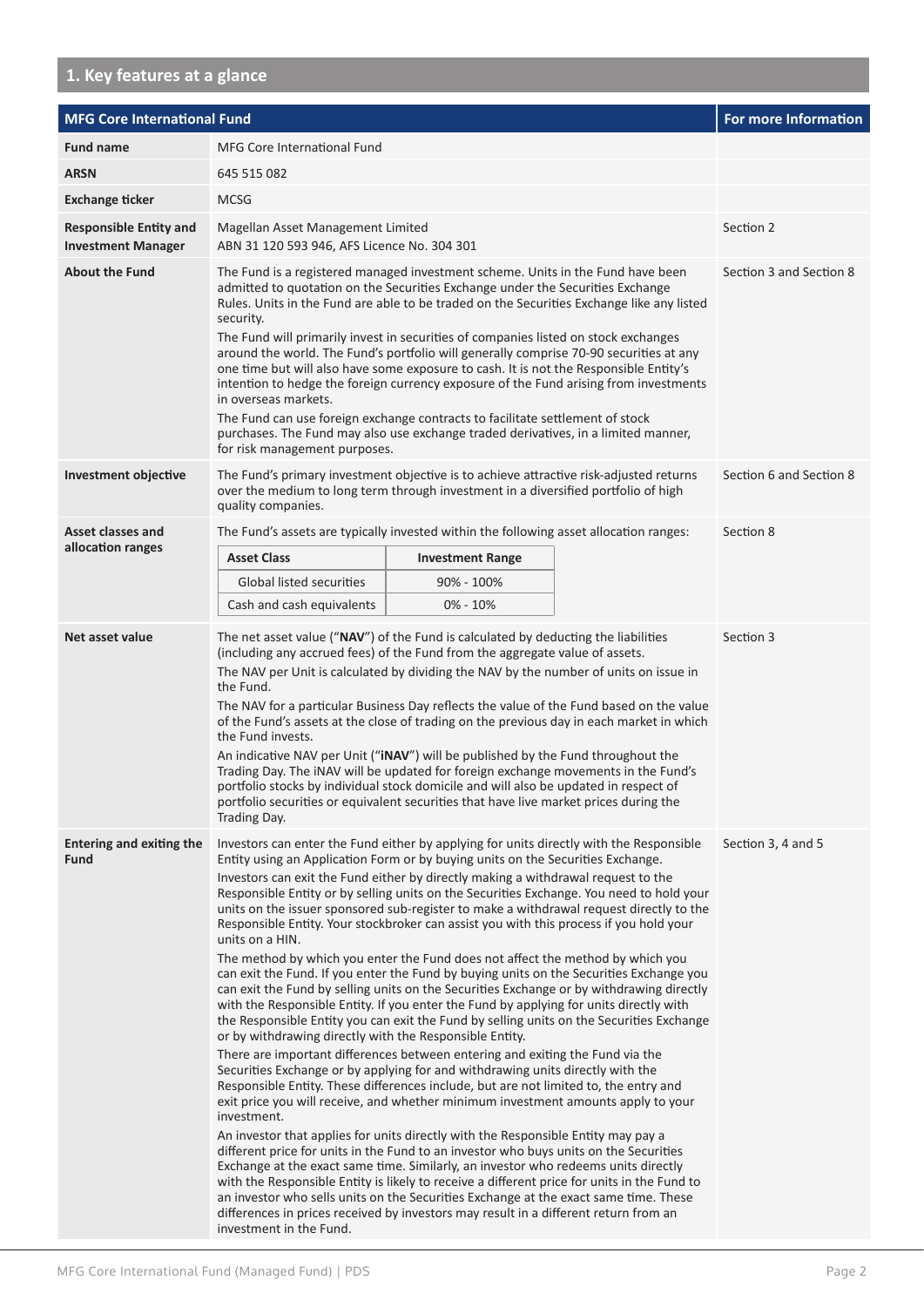| <b>Fund liquidity</b>                     | Investors can apply for or withdraw units directly with the Responsible Entity or can<br>buy units from and sell units on the Securities Exchange in the same way as any listed<br>security.<br>The Responsible Entity, on behalf of the Fund, may provide liquidity to investors on<br>the Securities Exchange by acting as a buyer and seller of units. At the end of each<br>Trading Day, the Responsible Entity will create or cancel units by applying for or<br>redeeming its net position in units bought and sold on the Securities Exchange.<br>The Responsible Entity has appointed a market participant to transact and facilitate<br>settlement on its behalf.<br>There may be other circumstances where:<br>• withdrawals have been suspended in accordance with the Constitution or the<br>Fund is not liquid (as defined under the Corporations Act). In such circumstances,<br>units in the Fund may continue to trade on the Securities Exchange provided that<br>the Fund continues to comply with the Securities Exchange Rules. If the Fund<br>ceases to comply with the Securities Exchange Rules, the Responsible Entity may<br>seek a trading halt or the Securities Exchange Operator may suspend trading of<br>units in the Fund on the Securities Exchange; or<br>• the Securities Exchange Operator suspends trading of units in the Fund on<br>the Securities Exchange. In such circumstances, investors may continue to<br>withdraw directly with the Responsible Entity unless withdrawals have also been<br>suspended in accordance with the Constitution. | Section 3 and Section 4 |
|-------------------------------------------|-------------------------------------------------------------------------------------------------------------------------------------------------------------------------------------------------------------------------------------------------------------------------------------------------------------------------------------------------------------------------------------------------------------------------------------------------------------------------------------------------------------------------------------------------------------------------------------------------------------------------------------------------------------------------------------------------------------------------------------------------------------------------------------------------------------------------------------------------------------------------------------------------------------------------------------------------------------------------------------------------------------------------------------------------------------------------------------------------------------------------------------------------------------------------------------------------------------------------------------------------------------------------------------------------------------------------------------------------------------------------------------------------------------------------------------------------------------------------------------------------------------------------------------------------------------------------------------------|-------------------------|
| <b>Distributions</b>                      | Distributions will generally be made semi-annually but may be made more or less<br>frequently at the discretion of the Responsible Entity.                                                                                                                                                                                                                                                                                                                                                                                                                                                                                                                                                                                                                                                                                                                                                                                                                                                                                                                                                                                                                                                                                                                                                                                                                                                                                                                                                                                                                                                | Section 3               |
| <b>Fees and other costs</b>               | Please refer to Section 9 for a detailed explanation of fees and costs.                                                                                                                                                                                                                                                                                                                                                                                                                                                                                                                                                                                                                                                                                                                                                                                                                                                                                                                                                                                                                                                                                                                                                                                                                                                                                                                                                                                                                                                                                                                   | Section 9               |
| <b>Risks</b>                              | All investments are subject to risk. The significant risks associated with the Fund are<br>described in this PDS.                                                                                                                                                                                                                                                                                                                                                                                                                                                                                                                                                                                                                                                                                                                                                                                                                                                                                                                                                                                                                                                                                                                                                                                                                                                                                                                                                                                                                                                                         | Section 7               |
| Cooling-off and<br>complaints             | Cooling-off rights do not apply to units in the Fund (regardless of whether they were<br>bought on the Securities Exchange or applied for directly with the Responsible Entity)<br>however a complaints handling process has been established.                                                                                                                                                                                                                                                                                                                                                                                                                                                                                                                                                                                                                                                                                                                                                                                                                                                                                                                                                                                                                                                                                                                                                                                                                                                                                                                                            | Section 12              |
| <b>General information</b><br>and updates | Further information, including any updates issued by the Responsible Entity and other<br>statutory reports, can be found at: www.mfgcoreseries.com.au.                                                                                                                                                                                                                                                                                                                                                                                                                                                                                                                                                                                                                                                                                                                                                                                                                                                                                                                                                                                                                                                                                                                                                                                                                                                                                                                                                                                                                                    | Section 12              |
| <b>Transaction</b><br>confirmations       | Investors buying or selling units on the Securities Exchange will receive transaction<br>confirmations from their stockbroker.<br>Investors who apply for units or withdraw their investment directly with the<br>Responsible Entity will receive transaction confirmations from the Unit Registry, which<br>will include your SRN.                                                                                                                                                                                                                                                                                                                                                                                                                                                                                                                                                                                                                                                                                                                                                                                                                                                                                                                                                                                                                                                                                                                                                                                                                                                       | Section 3               |
| <b>Annual tax reporting</b>               | Annual tax statements will be made available in respect of the Fund.                                                                                                                                                                                                                                                                                                                                                                                                                                                                                                                                                                                                                                                                                                                                                                                                                                                                                                                                                                                                                                                                                                                                                                                                                                                                                                                                                                                                                                                                                                                      | Section 11              |

# **2. About Magellan Asset Management Limited**

Magellan Asset Management Limited (the "**Responsible Entity**", "**Investment Manager**", "**Magellan**", "**we**", "**our**" or "**us**") is the Responsible Entity and Investment Manager for MFG Core International Fund. As Responsible Entity, we are responsible for the overall operations of the Fund.

Magellan is a wholly owned subsidiary of Magellan Financial Group Limited, which is listed on the Australian Securities Exchange ("**ASX**").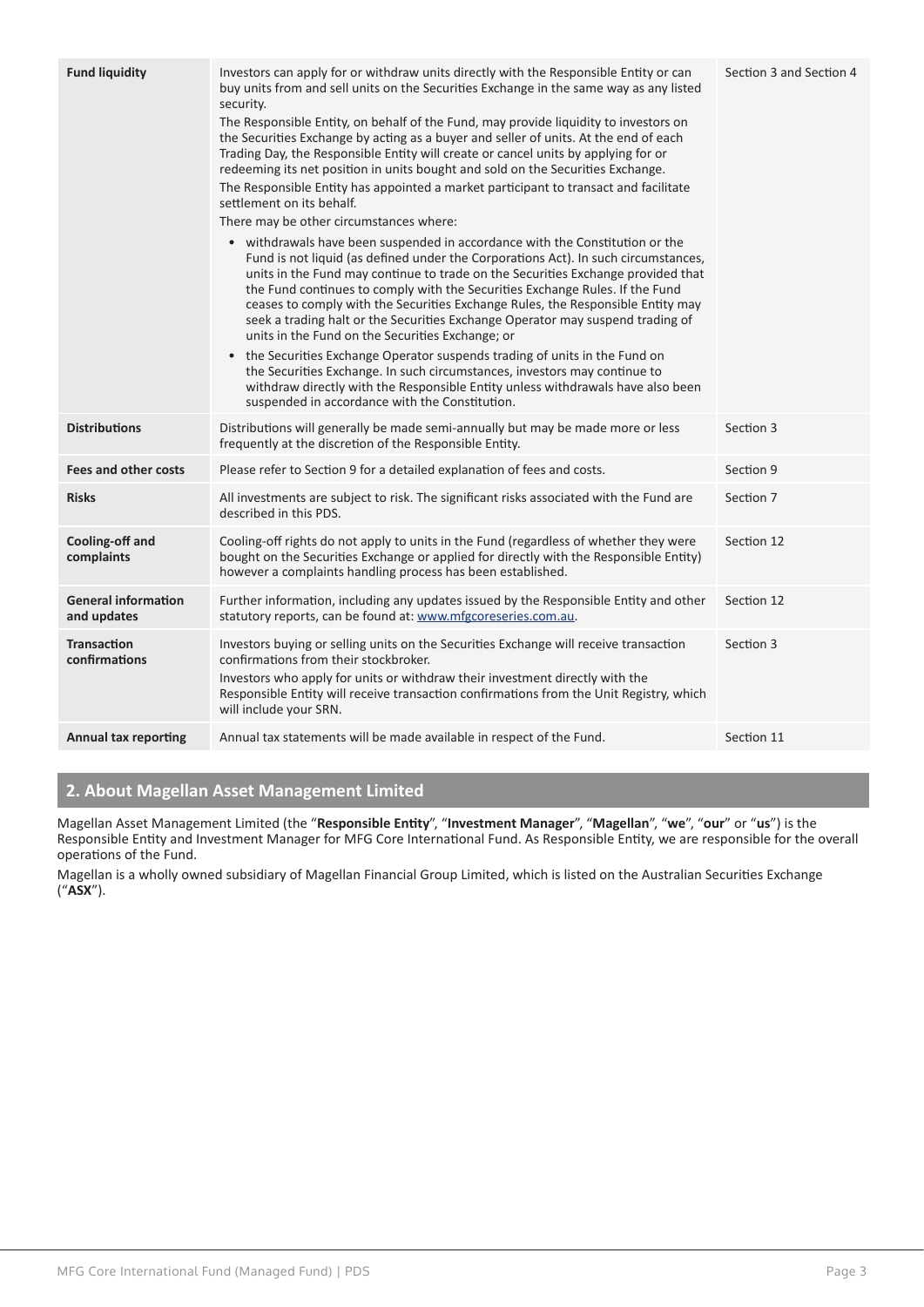When investors make an investment in the Fund, their money is pooled together with other investors' money. The Investment Manager uses this pool to buy investments and manage them on behalf of all investors in the Fund in accordance with the Fund's investment strategy. By investing in the Fund, investors have access to the investment expertise and insights of the investment team.

#### **Units and NAV per Unit**

Units in the Fund have been admitted to quotation on the Securities Exchange under the Securities Exchange Rules. Units are able to be traded on the Securities Exchange in a similar fashion to listed securities, subject to liquidity.

The NAV per Unit estimates the value of the Fund's units based on the value of the Fund's assets at the close of trading on the previous day in each market in which the Fund invests. An estimated NAV per Unit will be published daily on the Fund's website at www.mfgcoreseries.com.au. The estimated NAV per Unit may fluctuate each day as the market value of the Fund's assets rises or falls. The Responsible Entity's NAV Permitted Discretions Policy provides further information about how the NAV per Unit is calculated. Investors can request a copy of the policy free of charge by calling the Responsible Entity on +61 2 9235 4888.

The Responsible Entity has engaged an agent to calculate and disseminate an indicative NAV per Unit ("**iNAV**") which will be published on the Fund's website at www.mfgcoreseries.com.au throughout the Trading Day. The iNAV will be updated for foreign exchange movements in the Fund's portfolio stocks by individual stock domicile and will also be updated in respect of portfolio securities or equivalent securities that have live market prices during the Trading Day. No assurance can be given that the iNAV will be published continuously or that it will be up to date or free from error. To the extent permitted by law, neither the Responsible Entity nor its appointed agent shall be liable to any person who relies on the iNAV.

The price at which units trade on the Securities Exchange may not reflect either the NAV per Unit or the iNAV. See "Securities Exchange liquidity" in Section 4 for more details.

#### **Investing in the Fund**

Investors can enter the Fund either by applying for units directly with the Responsible Entity using an Application Form or by buying units on the Securities Exchange.

Investors can exit the Fund either by directly making a withdrawal request to the Responsible Entity or by selling units on the Securities Exchange. You need to hold your units on the issuer sponsored sub-register to make a withdrawal request directly to the Responsible Entity. Your stockbroker can assist you with this process if you hold your units on a HIN.

The method by which you enter the Fund does not affect the method by which you can exit the Fund. If you enter the Fund by buying units on the Securities Exchange, you can exit the Fund by selling units on the Securities Exchange or by withdrawing directly with the Responsible Entity. If you enter the Fund by applying for units directly with the Responsible Entity you can exit the Fund by selling units on the Securities Exchange or by withdrawing directly with the Responsible Entity.

The following table sets out the key differences between entering and exiting the Fund via the Securities Exchange or by applying for and withdrawing units directly from the Fund. This is a summary only. This PDS should be read in full before making any decision to invest in the Fund. For more information on buying and selling units on the Securities Exchange, see Section 4. For more information on applying to and withdrawing directly from the Fund, see Section 5.

|                                                                        | <b>Buying units on the Securities</b><br><b>Exchange</b>                                                                                                                                                                                                                                                                                                                                               | Applying for units directly with the<br><b>Responsible Entity</b>                                                                                                                                                                                                                                                                                                                                                                                                                                                                                                                                                                                                                                                                                                                                   |
|------------------------------------------------------------------------|--------------------------------------------------------------------------------------------------------------------------------------------------------------------------------------------------------------------------------------------------------------------------------------------------------------------------------------------------------------------------------------------------------|-----------------------------------------------------------------------------------------------------------------------------------------------------------------------------------------------------------------------------------------------------------------------------------------------------------------------------------------------------------------------------------------------------------------------------------------------------------------------------------------------------------------------------------------------------------------------------------------------------------------------------------------------------------------------------------------------------------------------------------------------------------------------------------------------------|
| How do I make an<br>investment in the<br>Fund?                         | You can invest in the Fund at any<br>time by purchasing units via your<br>stockbroker.<br>You do not need to complete an<br>Application Form. Your purchase<br>of units will be settled via the<br>CHESS settlement service, generally<br>two Business Days following your<br>purchase.                                                                                                                | You can invest in the Fund at any time by submitting a correctly<br>completed Application Form together with the required supporting<br>identification information to our Unit Registry.<br>If we receive your correctly completed Application Form by 2.00pm<br>(Sydney time) on a Business Day and your cleared funds by close of<br>business on the same Business Day, you will receive the entry unit<br>price applicable to that Business Day. We will generally issue units to<br>you the following Business Day.<br>If you do not meet the cut-off times, we will issue units to you using<br>the entry unit price applicable to the Business Day on which we<br>receive your completed documentation and cleared monies (subject<br>to the applicable cut-off times for that Business Day). |
| What is my entry<br>price when I make<br>an investment in the<br>Fund? | Your entry price will be the price at<br>which you have purchased units on<br>the Securities Exchange.<br>You will receive a transaction<br>confirmation from your stockbroker<br>informing you of this price. You may<br>incur customary brokerage fees<br>and commissions when you buy<br>units. Investors should consult their<br>stockbroker for further information on<br>their fees and charges. | Your entry price will be the entry unit price applicable to the Business<br>Day on which we receive your completed documentation and cleared<br>monies by the applicable cut-off times.<br>The entry price reflects the NAV per Unit plus an allowance for<br>transaction costs incurred by the Fund. The NAV per Unit estimates<br>the value of the Fund's units based on the value of the Fund's assets at<br>the close of trading in each market in which the Fund invests.<br>On any given Business Day, the NAV per Unit will generally differ from<br>the closing price on the Securities Exchange as the Fund invests in<br>overseas markets and the close of trading in those markets on a given<br>Business Day may not occur until the following day in Australia.                        |
| Is there a minimum<br>number of units I need<br>to purchase?           | No. There is no minimum number of<br>units applicable to investors who buy<br>their units on the Securities Exchange.                                                                                                                                                                                                                                                                                  | The minimum initial investment amount for investors applying for<br>units directly with the Responsible Entity is \$10,000.<br>Additional investments can be made into an existing account at<br>any time. A minimum amount may apply to additional investments<br>depending on the method of your payment.                                                                                                                                                                                                                                                                                                                                                                                                                                                                                         |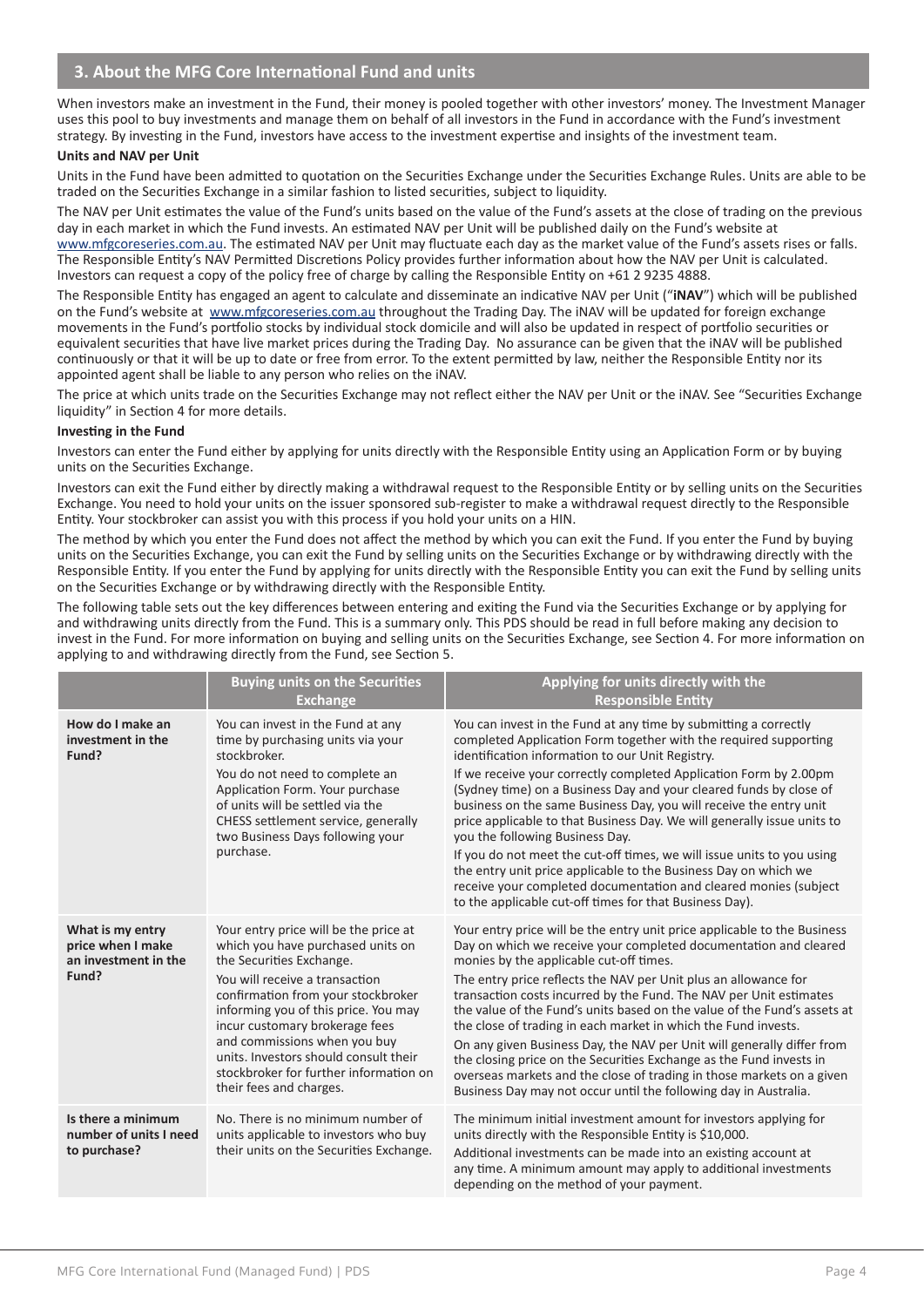|                                                              | Selling units on the<br><b>Securities Exchange</b>                                                                                                                                                                                                                                                                                                                                                | Withdrawing units directly with the<br><b>Responsible Entity</b>                                                                                                                                                                                                                                                                                                                                                                                                                                                                                                                                                                                                                                                                                                                                                                                                                                                                                                                     |  |
|--------------------------------------------------------------|---------------------------------------------------------------------------------------------------------------------------------------------------------------------------------------------------------------------------------------------------------------------------------------------------------------------------------------------------------------------------------------------------|--------------------------------------------------------------------------------------------------------------------------------------------------------------------------------------------------------------------------------------------------------------------------------------------------------------------------------------------------------------------------------------------------------------------------------------------------------------------------------------------------------------------------------------------------------------------------------------------------------------------------------------------------------------------------------------------------------------------------------------------------------------------------------------------------------------------------------------------------------------------------------------------------------------------------------------------------------------------------------------|--|
| How do I withdraw my<br>investment?                          | You can withdraw from the Fund<br>at any time by selling units on<br>the Securities Exchange via your<br>stockbroker.<br>Your sale of units will be settled via the<br>CHESS settlement service, generally<br>two Business Days following your sale.                                                                                                                                              | You can make a withdrawal of your investment in the Fund by<br>submitting a withdrawal request to our Unit Registry. You can request<br>a specified dollar amount to be withdrawn, a specified number of<br>units to be withdrawn, or a full redemption of your investment in the<br>Fund.<br>To withdraw, you must hold your units on the Fund's issuer sponsored<br>sub-register and provide your SRN. Your withdrawal request must be<br>received by 2.00pm (Sydney time) on that Business Day.<br>Payment of your withdrawal proceeds will usually be paid two<br>Business Days following your withdrawal. You can usually expect to<br>receive payment into your nominated bank account within seven<br><b>Business Days.</b>                                                                                                                                                                                                                                                   |  |
| At what price can I sell<br>my units in the Fund?            | Your exit price will be the price at<br>which you sold your units on the<br>Securities Exchange.<br>You will receive a transaction<br>confirmation from your stockbroker<br>informing you of this price. You may<br>incur customary brokerage fees<br>and commissions when you sell<br>units. Investors should consult their<br>stockbroker for further information on<br>their fees and charges. | Your exit price will be the exit unit price applicable to the Business Day<br>on which we receive your withdrawal request by the applicable cut-off<br>times for that Business Day.<br>The exit price reflects the NAV per Unit less an allowance for<br>transaction costs incurred by the Fund. The NAV per Unit estimates<br>the value of the Fund's units based on the value of the Fund's assets at<br>the close of trading in each market in which the Fund invests.<br>On any given Business Day, the NAV per Unit will generally differ from<br>the closing price on the Securities Exchange as the Fund invests in<br>overseas markets and the close of trading in those markets on a given<br>Business Day may not occur until the following day in Australia.<br>If you do not meet the cut-off times you will receive the exit price<br>for the following Business Day, subject to your withdrawal request<br>meeting the applicable cut-off times for that Business Day. |  |
| Is there a minimum<br>number of units I need<br>to withdraw? | No. There is no minimum number of units applicable to either the sale of units on the Securities Exchange or<br>withdrawal of units directly with the Responsible Entity.<br>No minimum balance applies to investments in the Fund.                                                                                                                                                               |                                                                                                                                                                                                                                                                                                                                                                                                                                                                                                                                                                                                                                                                                                                                                                                                                                                                                                                                                                                      |  |

#### **Restrictions on withdrawals**

Withdrawals, issuances or switching of units may be suspended by us for up to 28 days including where:

- it is impracticable for the Responsible Entity to calculate the NAV of the Fund, for example, because of an inability to value the assets of the Fund or due to the closure of or trading restrictions or suspensions of securities exchanges on which any significant portion of the investments of the Fund is listed, quoted or traded;
- the payment of withdrawal proceeds involves realising a significant portion of the Fund's assets which would, in our opinion, result in remaining investors bearing a disproportionate amount of capital gains tax or expenses, or suffering any other disadvantage including a material diminution of the value of the Fund's assets or departure from the investment strategy of the Fund;
- we reasonably consider it would be in the interests of investors;
- it is otherwise permitted by law; or
- where we receive withdrawal requests of an aggregate value that in our reasonable estimate would require the sale of 5% or more of the Fund's assets.

The withdrawal process, including the calculation of the NAV per Unit, applies only when the Fund is 'liquid' (within the meaning given to that term in the Corporations Act). Where the Fund ceases to be liquid, units may only be withdrawn pursuant to a withdrawal offer made to all investors in the Fund in accordance with the Constitution and the Corporations Act. We are not obliged to make such offers.

Where withdrawals or switches have been suspended, units in the Fund may continue trading on the Securities Exchange provided that the Fund continues to comply with the Securities Exchange Rules. If the Fund ceases to comply with the Securities Exchange Rules, the Securities Exchange Operator may suspend trading of units in the Fund on the Securities Exchange.

#### **Compulsory redemptions**

The Responsible Entity may redeem some or all of an investor's units without asking them in accordance with the Constitution or as permitted by law. As an example, this may occur where an investor breaches their obligations to the Responsible Entity (for example, where the Responsible Entity believes that the units are held in breach of prohibitions contained within the Constitution) or where the Responsible Entity believes that the units are held in circumstances which might result in a violation of an applicable law or regulation.

#### **Transfer and conversion of units**

Your stockbroker will initiate the conversion or transfer of units in the following scenarios:

- You hold units directly with the Fund (SRN holding on the issuer sponsored sub-register) and wish to convert or transfer your units to an account with a stockbroker (HIN holding on the CHESS sub-register). You will need to provide your stockbroker with your SRN. You can only convert or transfer whole units and any partial unit holding remaining after the conversion or transfer will be cancelled and become property of the Fund.
- You hold units in an account with your stockbroker (HIN holding on the CHESS sub-register) and wish to transfer your units to another HIN or to transfer or convert your units to an account directly with the Fund (SRN holding on the issuer sponsored subregister).

**Important**: If you wish to convert your units to an account with a stockbroker (known as an issuer sponsored to CHESS conversion), please note that ASX CHESS requires your registration details (i.e. name and address) at the Unit Registry to precisely match the details established on the HIN with your stockbroker. For example, a conversion would be rejected by ASX CHESS if the registered name at the Unit Registry is XYZ PTY LTD and the registered name on the destination HIN is XYZ PTY LIMITED.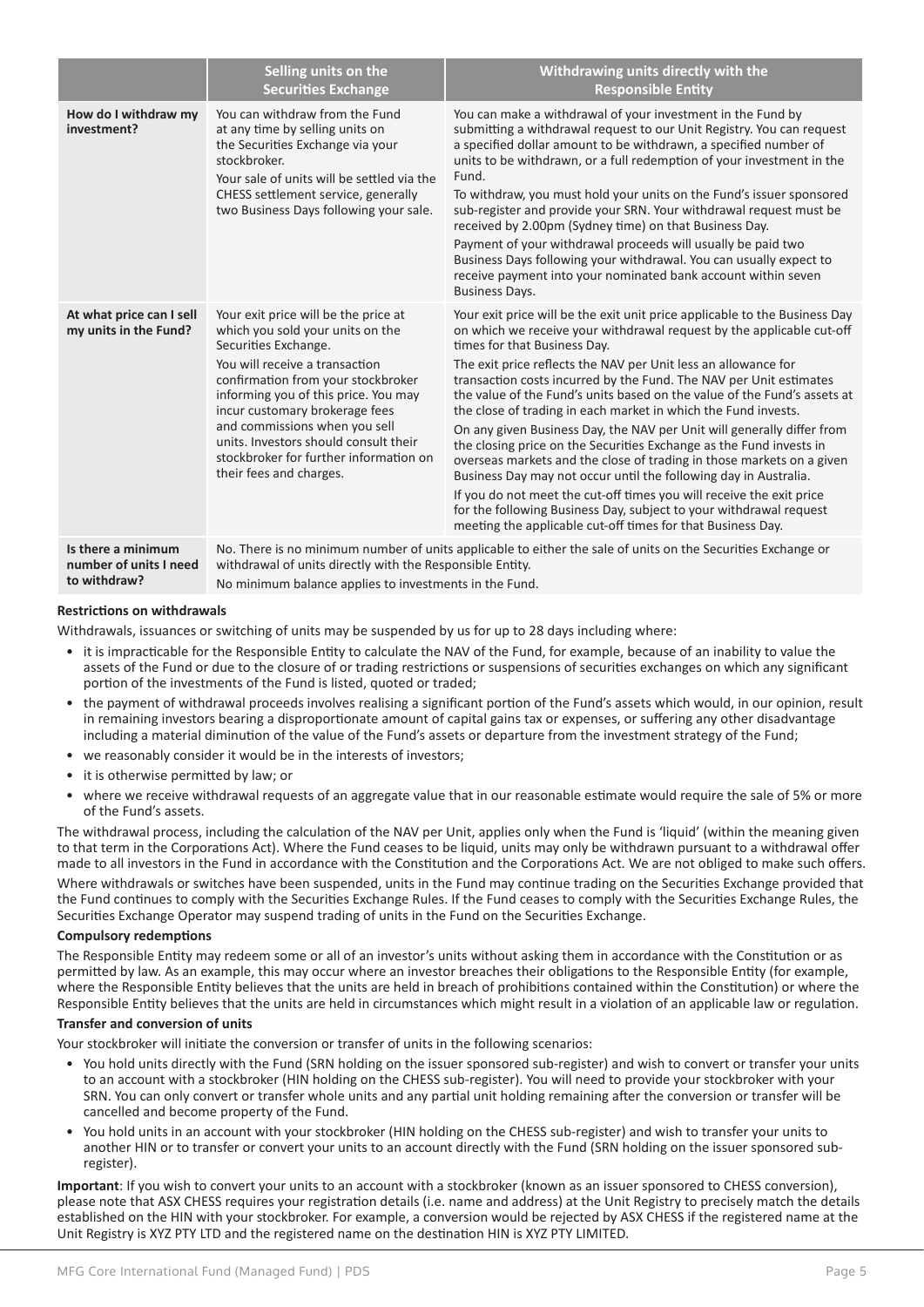If you wish to convert your holding to a HIN and the registration details do not precisely match, please complete a Name Correction Request form available on the Magellan website or on the Online Investor Portal, prior to requesting your stockbroker to initiate a conversion of your units to a HIN.

The Unit Registry handles transfers of units for investors who hold units directly with the Fund (SRN holding on the issuer sponsored sub-register) and wish to transfer to another existing account or a new account directly with the Fund.

#### **Distributions**

The Responsible Entity intends to target a cash distribution yield of 4% per annum of the average of the month-end NAV per Unit over the two year rolling period ending on the last Business Day of the prior distribution period ("**Target Cash Distribution**"). The Target Cash Distribution will be paid semi-annually (for the periods ending 30 June and 31 December of each year).

For the first four semi-annual distributions, the Responsible Entity intends to pay a Target Cash Distribution of \$0.07 per unit, equal to 2% of the NAV per Unit on 30 November 2020 being \$3.50 per unit.

The Responsible Entity intends to announce the Target Cash Distribution per unit on the announcements platform of the Securities Exchange Operator at the beginning of each semi-annual distribution period. The Responsible Entity expects that the distribution policy will provide Unitholders with greater certainty on the amount of upcoming distributions.

The Fund may make distributions more or less frequently at the discretion of the Responsible Entity. The distribution may comprise an amount attributed to you from income (such as dividends received from shares and interest) less expenses incurred by the Fund (such as management fees and costs) plus net capital gains made on the sale of shares or other investments held. In some circumstances, the Fund may distribute a payment out of the capital invested in addition to a distribution of net income or net capital gains, or where the Fund has not generated any net income or net capital gains during the income year.

To be eligible to receive a distribution in respect of a unit for a distribution period, you must:

- hold that unit on the last day of the distribution period; or
- have purchased (either on-market or off-market) that unit on or before the last day of the distribution period; or
- have applied directly with the Responsible Entity using an Application Form for that unit on or before the last day of the distribution period.

You will not be eligible to receive a distribution in respect of a distribution period on a unit you have sold or redeemed on or before the last day of the distribution period. The distribution is not calculated on a pro-rata basis according to the time that Fund Unitholders have held their Units.

Under the AMIT rules, investors will be assessed for tax on the income of the Fund attributed to them. Where the income of the Fund exceeds the Target Cash Distribution, the Responsible Entity may, in a particular year, retain or accumulate in the Fund the amount of income of the Fund that exceeds the Target Cash Distributions, in which case the income of the Fund that is attributed to you (and must be included in your income tax return) will be more than the cash distribution paid. The tax cost base of your units will increase to the extent that the income of the Fund attributed to investors exceeds the cash distribution paid. For more details, see the Taxation overview in Section 11.

We will send you a tax statement after the end of each financial year detailing the amounts attributed to you to assist in the preparation of your tax return.

You can choose to have your distributions directly credited to your Australian or New Zealand bank account or, to the extent that the Responsible Entity offers a Distribution Reinvestment Plan ("**DRP**"), automatically reinvested as additional units in the Fund. No fees or transaction costs will be payable in respect of distributions that are automatically reinvested. The DRP Rules require that additional units issued to investors will be rounded to the nearest whole number. If you have provided a New Zealand bank account, the conversion of your Australian dollar distribution to New Zealand dollars will be processed by the Fund's bank at the exchange rate prevailing at the processing time. Please be aware that distributions will be paid to you in cash unless you instruct us otherwise.

Details in relation to each distribution will be published on the announcements platform of the Securities Exchange Operator and the Fund's website at www.mfgcoreseries.com.au. The distribution policy of the Fund is current as at the date of this PDS and may be subject to change from time to time.

#### **Distribution Reinvestment Plan**

The Responsible Entity has established a DRP in respect of distributions made by the Fund. In respect of each Target Cash Distribution, the Responsible Entity may elect to offer or not offer the DRP. Under the DRP Rules, investors may elect to have all, or part of their Target Cash Distribution reinvested as additional units in the Fund. The additional units will be issued at a price equal to the NAV per Unit, as provided in the DRP Rules. The DRP Rules provide detail on the methodology for determining the price at which units are issued to investors and can be found at www.mfgcoreseries.com.au.

Elections to participate in the DRP in respect of the Target Cash Distribution must be made by the election date announced by the Responsible Entity in respect to each Target Cash Distribution.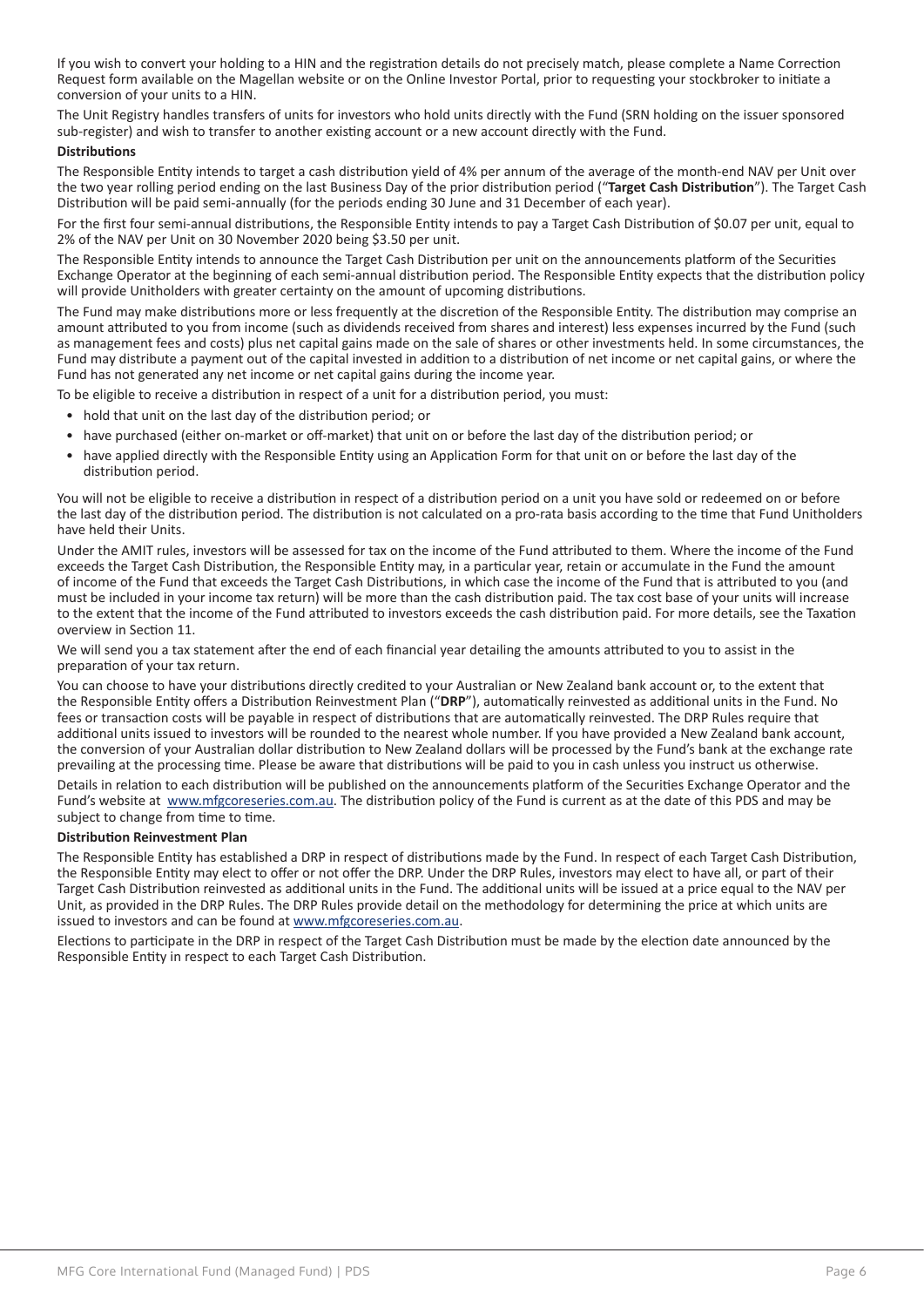#### **Buying units on the Securities Exchange**

Investors can invest in the Fund by purchasing units via their stockbroker. Investors do not need to complete an Application Form and they will settle the purchase of their units in the same way they would settle purchases of listed securities via the CHESS settlement service.

There is no minimum number of units applicable to investors who buy units on the Securities Exchange. An investor's entry price into the Fund will be the price at which they have purchased units on the Securities Exchange.

Investors do not have cooling-off rights in respect of units in the Fund (regardless of whether they were purchased on the Securities Exchange or applied for directly with the Responsible Entity).

#### **Selling your units on the Securities Exchange**

Investors can sell their units in the Fund via their stockbroker. Investors who sell units on the Securities Exchange do not need to submit a withdrawal request to the Unit Registry and they will receive the proceeds from the sale of their units in the same way they would receive proceeds from the sale of listed securities via the CHESS settlement service.

There is no minimum number of units that investors can sell on the Securities Exchange. An investor's exit price will be the price at which they have sold units on the Securities Exchange. Investors can only sell whole units on the Securities Exchange and any residual partial unit holdings will be cancelled and the property attributable to the partial unit will become the property of the Fund.

#### **Securities Exchange liquidity**

Investors can buy units from and sell units on the Securities Exchange to other investors in the secondary market in the same way as for any other listed securities.

The Responsible Entity, on behalf of the Fund, may provide liquidity to investors on the Securities Exchange by acting as a buyer and seller of units. At the end of each Trading Day, the Responsible Entity will create or cancel units by applying for or redeeming its net position in units bought or sold on the Securities Exchange. The Responsible Entity's appointed agent will act on behalf of the Responsible Entity to transact and facilitate settlement on its behalf.

The price at which the Responsible Entity may buy or sell units will reflect the Responsible Entity's view of NAV per Unit (as referenced by the iNAV), market conditions, an allowance to cover transaction costs and supply and demand for units during the Trading Day.

The Fund will bear the risk of any transactions undertaken by the Responsible Entity on the Fund's behalf on the Securities Exchange, which may result in either a cost or a benefit to the Fund. The risks of providing liquidity on the Securities Exchange are explained in Section 7.

### 5. Applying for and withdrawing units directly with the Responsible Entity

#### **Applying directly to the Fund**

You can make an investment in the Fund by submitting an Application Form together with the required supporting identification information to the Unit Registry. The entry price for an investor who applies directly to the Responsible Entity for units in the Fund will be the NAV per Unit plus an allowance for transaction costs incurred by the Fund. The minimum initial investment is \$10,000. Additional investments can be made into an existing account at any time. No minimum amount applies to additional investments made by BPAY®. The minimum amount for an additional investment made using electronic funds transfer ("**EFT**") or cheque is \$5,000.

We may accept initial and additional investment applications for smaller amounts at our discretion. The processing of applications for lower amounts may be delayed while approval is sought for the lower application amount. We may also reject applications at our discretion.

If you invest into the Fund indirectly through an Investor Directed Portfolio Service ("**IDPS**") or IDPS-like scheme (commonly referred to as a master trust or wrap account), the minimum investment amount will be determined by the operator of the master trust or wrap account and may be higher or lower than if you invest in the Fund directly.

#### *How we process transactions*

We will process your application and issue units to you when we have received:

- your completed Application Form or Additional Application Form, including required identification information; and
- your cleared application monies into the Fund's application bank account.

If we receive your correctly completed Application Form by 2.00pm (Sydney time) on a Business Day and your cleared funds by close of business on the same Business Day, you will receive the entry unit price applicable to that Business Day. We will generally issue units to you the following Business Day. Otherwise we will issue units to you using the entry unit price applicable to the Business Day on which we receive your completed documentation and cleared monies, subject to the applicable cut-off times.

If you invest by cheque, it may take up to three Business Days for your application monies to clear from the date we bank the cheque. If we receive your cheque before 2.00pm (Sydney time) on a Business Day we will action it on the day we receive it. If your cheque is received after 2.00pm (Sydney time) on a Business Day we will action it the following Business Day. We will not issue units until your application monies have cleared.

For applications made by BPAY® (available for additional applications only), we will not issue units until we receive the money from your nominated financial institution. This generally means there will be a delay between the day you initiate a BPAY® transaction and the day the units are issued. You will need to quote the Fund's Biller Code 341750 and your unique reference number. You can obtain your unique reference number in the online investor portal or by contacting the Unit Registry.

If your cheque, BPAY® or EFT is dishonoured by your financial institution, we will not process your application. We will not re-present a dishonoured payment unless you first contact us to discuss your application. We may deduct any fees incurred as a result of the dishonoured payment from your application amount before we issue you with units.

® Registered to BPAY Pty Ltd ABN 69 079 137 518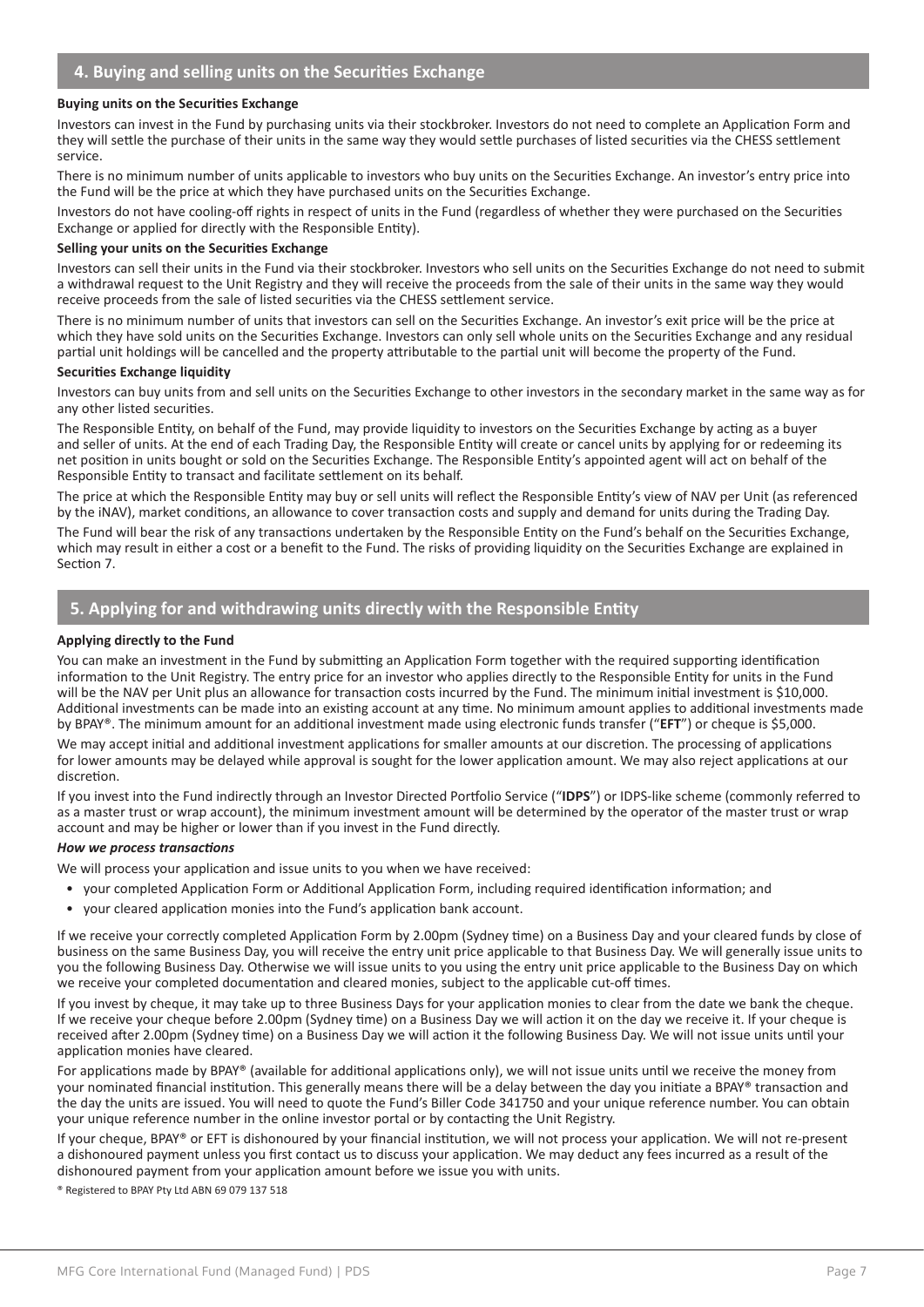| <b>Example – Application for units</b>             |                       |                                                                                |
|----------------------------------------------------|-----------------------|--------------------------------------------------------------------------------|
| <b>Application amount</b>                          | \$10,000              | Amount you are investing in the Fund.                                          |
| Entry price applicable to your application         | \$3.5035 <sup>1</sup> | Entry price is the NAV per Unit plus the buy spread of $0.10\%$ <sup>1</sup> . |
| Units allocated to you based on the entry<br>price | 2.854.2886            |                                                                                |

1. Assumes the NAV per Unit for that given Business Day of \$3.5000, adjusted for transaction costs.

#### *Completing the Application Form*

The Application Form is available to complete online at www.mfgcoreseries.com.au.

When completing the Application Form online, you will be required to complete an identity verification process. We are required by law to collect identification information from you before we can issue units in the Fund to you.

If you prefer to complete a paper-based Application Form, please contact the Unit Registry. Although, please note that we require paper-based Application Forms to be signed and the original Form to be mailed to the Unit Registry, together with certified copies of the requested identification documentation. The Unit Registry's postal address appears on the front of this PDS and on the Application Form.

#### *Additional investments*

If you hold units directly with the Fund, you can follow these steps to add to your existing investment using BPAY® without the need to complete any forms. BPAY® provides you with the flexibility to make regular recurring additional investments at the frequency and amount of your choosing. There is no minimum investment amount for additional investments made using BPAY®.

- Using your bank account's BPAY® function, nominate MFG Core International Fund as a Biller. The Biller Code is 341750
- Enter your unique customer reference number ("**CRN**") that can be found in the online investor portal. Please note that this is different from your SRN. Please contact the Unit Registry if you require confirmation of your CRN. We will use the CRN to allocate the additional investment to your account.
- Enter the amount of your additional investment. Note that your financial institution will generally allow a recurring BPAY® payment to be set up if you would like to make regular additional investments.
- Save a copy of your BPAY® payment receipt as proof of payment. The Unit Registry will send you a transaction confirmation once units have been issued to you.

Please note that even though your BPAY® transaction is processed from your bank account immediately, your funds may take some time to be transferred to the Fund from your financial institution. Units will be issued only when we receive your funds and will be issued at the entry unit price applicable to the day payment is received.

For additional investments made by EFT or cheque, a minimum investment amount of \$5,000 applies.

If you purchased your units on the Securities Exchange you will be required to supply certain identification information to the Unit Registry before you can make additional investments.

#### *Payment of your application monies*

We can accept payment of your application monies in Australian Dollars by cheque, BPAY® (additional applications only) or EFT.

Instructions for making additional investments using BPAY® are set out in the above section entitled "Additional investments".

If you wish to pay by cheque, please make your cheque payable to Magellan Asset Management Limited ATF MFG Core International Fund, and mail the cheque to the Unit Registry with your Application Form (or application confirmation email if you notified the Unit Registry of your application via the online investor portal).

EFT payments can be made directly to the Fund's application bank account. The Fund's bank account details and your unique EFT reference code can be found in the online investor portal or on your application confirmation email. Important: If you wish to pay by EFT, please ensure you quote your unique EFT reference code in the reference field of your EFT payment. Failure to do so may result in your application being delayed. Note that your EFT reference code is different to your SRN. Please contact the Unit Registry if you require confirmation of your EFT reference code.

Any interest earned on the Fund's bank account is retained by the Responsible Entity.

® Registered to BPAY Pty Ltd ABN 69 079 137 518

#### **Withdrawing directly from the Fund**

If you hold your units on the Fund's issuer sponsored sub-register then, subject to the Constitution, the Corporations Act and the Securities Exchange Rules, you can apply directly to the Responsible Entity to withdraw some or all of your investment at any time. No minimums apply to withdrawal requests and there is no minimum account balance. To withdraw some or all of your investment, please submit a withdrawal request to the Unit Registry via the online investor portal. You can request a specified number of units to be withdrawn, or a full redemption of your investment in the Fund via the online investor portal. If you would like to withdraw a specified dollar amount, you will need to complete a paper-based Withdrawal Form available from the Unit Registry. The exit price for an investor who withdraws directly from the Fund will be the NAV per Unit less an allowance for transaction costs incurred by the Fund.

If you hold your units via a stockbroker (and your units are associated with a Holder Identification Number ("**HIN**")), then you hold your units on the CHESS sponsored sub-register. If you want to withdraw directly from the Fund, you will first need to submit a request to your stockbroker to have your units converted to an issuer-sponsored holding so that an SRN can be allocated to you by the Unit Registry. The process of converting your broker-sponsored holding to an issuer-sponsored holding is managed by your stockbroker and is subject to their standard processing times. Please contact your stockbroker for further information.

If you purchased your units on the Securities Exchange, you will be required to supply certain identification information as part of your withdrawal request. Under some circumstances, we may need to contact you to request further documentation to confirm the validity of your instruction. This may delay processing of the withdrawal request.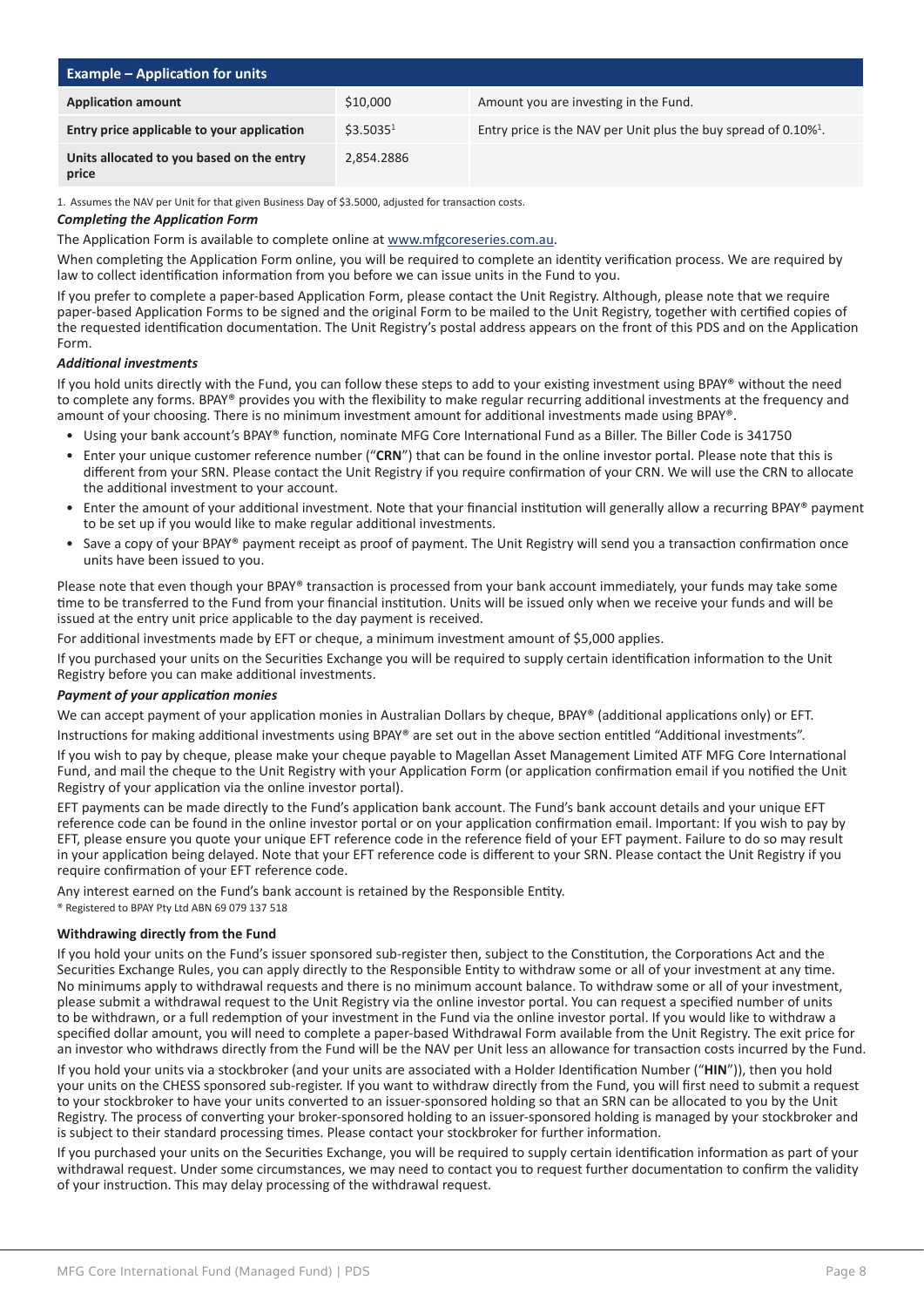If we receive a valid withdrawal request before 2.00pm (Sydney time) on a Business Day on which your units are held on the Fund's issuer-sponsored sub-register, we will calculate the amount of your withdrawal using the exit price applicable to that Business Day. If we receive your withdrawal request after 2.00pm on a Business Day on which your units are held on the Fund's issuer- sponsored subregister, we will use the following Business Day's exit price.

Under the Constitution, the Responsible Entity may set a minimum withdrawal amount and minimum account balance. If a minimum account balance applies and your withdrawal request results in your remaining investment in the Fund held on the issuer sponsored sub-register falling below the minimum account balance, we may require you to withdraw your entire balance held on the issuersponsored sub-register. As at the date of this PDS the Responsible Entity has determined that there is no minimum number of units applicable to either the sale of units on the Securities Exchange or withdrawal of units directly with the Responsible Entity. Additionally, no minimum balance applies to investments in the Fund.

| <b>Example - Withdrawal of units</b>     |                       |                                                                                |
|------------------------------------------|-----------------------|--------------------------------------------------------------------------------|
| Withdrawal request                       | \$10,000              | Amount you are withdrawing from the Fund.                                      |
| Exit price applicable to your withdrawal | \$3.4965 <sup>1</sup> | Exit price is the NAV per Unit less the sell spread of $0.10\%$ <sup>1</sup> . |
| Units redeemed based on the exit price   | 2,860.0029            |                                                                                |

1. Assumes the NAV per Unit for that given Business Day of \$3.5000, adjusted for transaction costs.

#### *Payment of your redemption proceeds*

You can usually expect to receive payment into your nominated bank account within seven Business Days after our receipt and acceptance of your withdrawal request. However, during July of each year, or at any other time when the Fund is processing a distribution, payment of your withdrawal may be delayed by up to 15 Business Days. There may be other circumstances, such as a freeze on withdrawals or where the Fund is not liquid (as defined under the Corporations Act), where your ability to withdraw from the Fund is restricted and you may have to wait a period of time before you can withdraw some or all of your investment.

We can only pay redemption proceeds to an Australian or New Zealand bank account held in the name of the investor. We are unable to pay redemption proceeds to a third party bank account. Normally we will pay redemption proceeds to the bank account you nominated on your Application Form when you opened your investment, or if you purchased your units on the Securities Exchange and submit a withdrawal request to the Responsible Entity, the bank account nominated on your withdrawal request, or if you have subsequently notified us of a change your nominated account, we will pay proceeds to that account. For redemption proceeds paid to New Zealand bank accounts, the conversion of your Australian dollar proceeds to New Zealand dollars will be processed by the Fund's bank at the exchange rate prevailing at the processing time.

We will send you a confirmation of your redemption once it has been processed and paid.

#### **Switches**

If you hold units directly with the Fund (SRN holding on the issuer sponsored sub-register) you are able to switch all or part of your investment to another fund managed by Magellan, provided that both funds have the same Unit Registry. A switch is a withdrawal from one Magellan fund and an application into another. If we receive your switch instruction before 2.00pm (Sydney time) on a Business Day, we will usually process the switch using the entry and exit prices applicable to that Business Day. If we receive your request after 2.00pm, we will usually process it using the following Business Day's unit prices. In circumstances where the calculation of unit prices is delayed for any reason, including while we are determining and processing distributions, we have the discretion to defer the processing of switches until unit pricing has resumed. We will accept switch requests via the online investor portal, fax, email or mail.

Under some circumstances, we may need to contact you to request further documentation to confirm the validity of your instruction. This may delay processing of the switch request. We are unable to process switches out of a Fund whilst restrictions on withdrawals apply. If you hold units in the Fund via a stockbroker, you will need to submit a request to your stockbroker to have your units converted to an issuer-sponsored holding before you can make a switch request.

#### **Indirect Investors**

We authorise the use of this PDS as disclosure to persons who wish to access the Fund indirectly through an IDPS or IDPS-like scheme (commonly referred to as a master trust or wrap account). These investors are referred to as "Indirect Investors".

Indirect Investors do not become registered investors in the Fund, nor do they acquire the rights of a registered investor. Instead, as the master trust or wrap account operator is investing on your behalf, it acquires the rights of investors. In most cases, references to 'you' or 'your' in the PDS (for example, receiving distribution income, reinvestment distribution income and redemptions) is a reference to the master trust or wrap account operator and accordingly their arrangements with you will set out your rights. We do not keep personal information about Indirect Investors.

Further, some provisions of the Fund's Constitution will not be relevant to you. For example, you will generally not be able to attend meetings, or withdraw investments directly. You will receive reports from the master trust or wrap account operator, not us. The master trust or wrap account operator can exercise (or decline to exercise) those rights in accordance with the arrangements governing the operation of the master trust or wrap account.

Enquiries about the Fund should be directed to your licensed financial adviser, master trust or wrap account operator.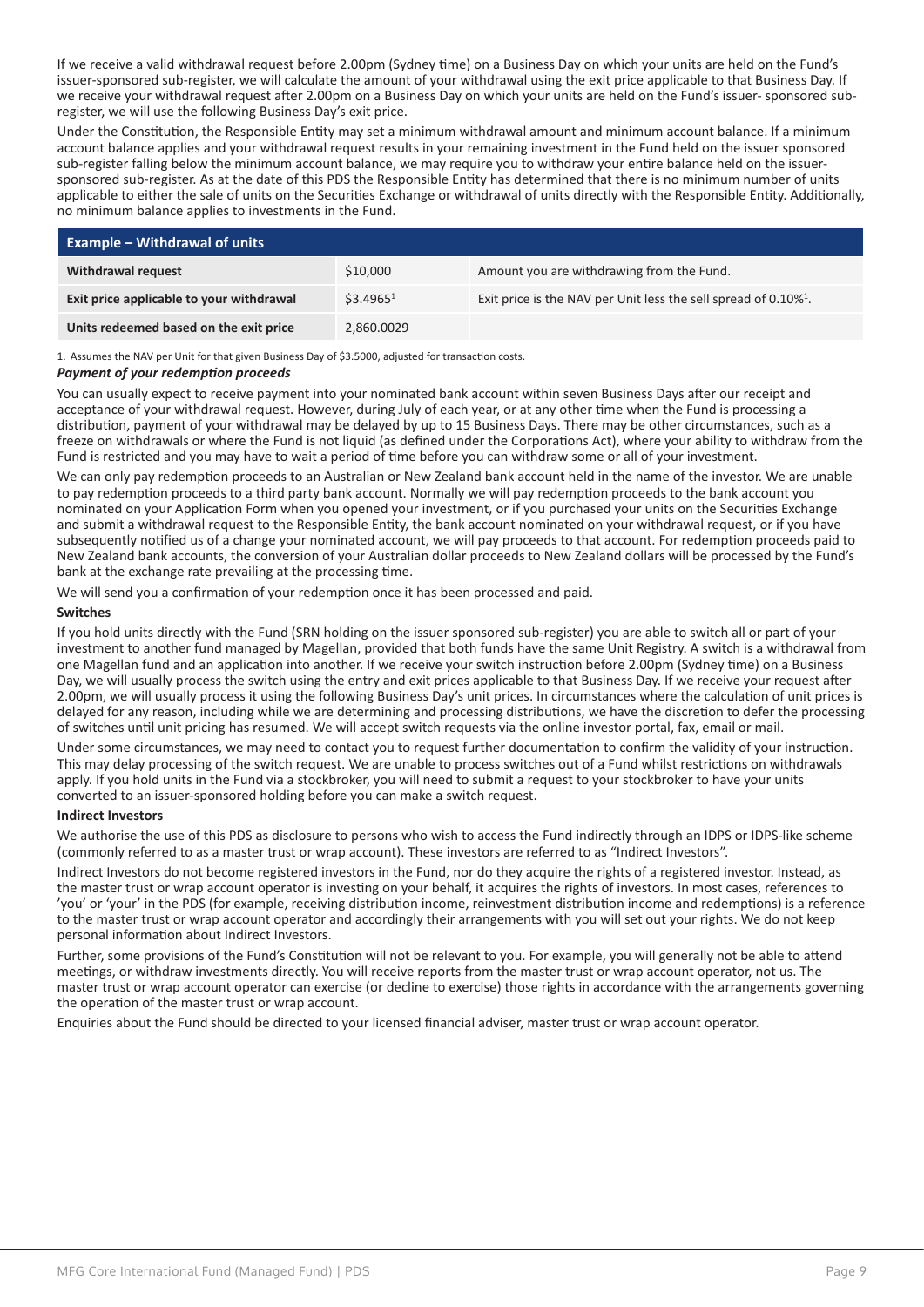# **6. Benefits of investing in the Fund**

#### **Significant features**

The Fund's primary investment objective is to achieve attractive risk-adjusted returns over the medium to long term through investment in a diversified portfolio of high quality companies.

The Investment Manager aims to invest in companies that have sustained competitive advantages which translate to returns on capital in excess of their cost of capital for a sustained period of time. The Fund will comprise 70 to 90 investments based on the Investment Manager's assessment of economic moat, potential impact of disruption, value and key risks and exposures.

The Fund will be rebalanced on a quarterly basis, or on such other basis determined by the Investment Manager.

It is not the Investment Manager's intention to hedge the foreign currency exposure of the Fund arising from investments in overseas markets.

The Fund can use foreign exchange contracts to facilitate settlement of stock purchases. The Fund may use exchange traded derivatives, in a limited manner, for risk management purposes.

#### **Significant benefits**

Investing in the Fund offers investors a range of benefits, including:

- access to the Investment Manager's investment expertise and a professionally managed global equity portfolio;
- access to a diversified portfolio of high quality global listed companies; and
- participation in any capital appreciation and income distributions of the Fund.

#### • **7. Risks of investing in the Fund**

All investments carry risk. The likely investment return and the risk of losing money is different for each investment strategy as different strategies carry different levels of risk depending on the underlying mix of assets that make up each fund. Those assets with potentially the highest long-term return (such as equities) may also have the highest risk of losing money in the shorter term.

Risks can be managed but not completely eliminated. It is important that investors in the Fund understand that:

- the value of an investor's investment may rise and fall;
- investment returns will vary and future returns may differ from past returns;
- returns are not guaranteed and there is a risk that investors may lose money on any investment they make; and
- laws affecting an investor's investment in a managed investment scheme may change over time.

The appropriate level of risk for each investor will depend on various factors and may include their age, investment timeframe, where other parts of their wealth are invested and their overall tolerance to risk. Investors should consult their stockbroker or licensed financial adviser to better understand the risks involved in investing in the Fund.

The significant risks for the Fund are:

**Company specific risk**: Investments by the Fund in a company's securities will be subject to many of the risks to which that particular company is itself exposed. These risks may impact the value of the securities of that company. These risks include factors such as changes in management, actions of competitors and regulators, changes in technology and market trends.

**Concentration risk**: As the Fund holds a concentrated portfolio of generally between 70 and 90 securities, returns of the Fund may be dependent upon the performance of individual companies. The concentrated exposure may lead to increased volatility in the Fund's NAV per Unit and increased risk of poor performance.

**Conflicts of interest risk**: Either we or our various service providers may from time to time act as issuer, investment manager, secondary market liquidity provider, custodian, unit registry, broker, administrator, distributor or dealer to other parties or funds that have similar objectives to those of the Fund. It is possible that we, or our service providers may have potential conflicts of interest with the Fund. Such conflicts of interest include but are not limited to: management of multiple accounts with varying fee arrangements, trade allocation, proxy voting and staff personal trading. The Investment Manager may invest in, directly or indirectly, or manage or advise other funds which invest in assets which may also be purchased by the Fund. Neither the Investment Manager nor any of its affiliates nor any person connected with it are under any obligation to offer investment opportunities to the Fund.

The Responsible Entity, on behalf of the Fund, acts as a buyer and seller of units on the Securities Exchange. A conflict might arise between the Fund and investors buying or selling units from the Fund on the Securities Exchange due to the Fund's desire to benefit from such trading activities. A conflict might also arise due to the fact that the Responsible Entity could use such trading activities to influence the perception of the performance of the Fund or discourage selling of units as this could reduce the management fee payable to the Responsible Entity.

We maintain a Conflicts of Interest Policy to ensure that we manage our obligations to the Fund such that all conflicts (if any) are resolved fairly.

**Counterparty risk**: There is a risk that the Fund may incur a loss arising from the failure of another party to a contract (the counterparty) to meet its obligations. Counterparty risk arises primarily from investments in cash and derivatives transactions. Substantial losses can be incurred if a counterparty fails to deliver on its contractual obligations.

**Currency risk**: As the Fund's investments in international assets are unhedged, a rise in the Australian dollar relative to other currencies will negatively impact investment values and returns. Currency markets can be extremely volatile and are subject to a range of unpredictable forces. It is not the Responsible Entity's intention to hedge the foreign currency exposure of the Fund arising from investments in overseas markets.

**Derivatives risk**: The value of a derivative is derived from the value of an underlying asset and can be highly volatile. Changes in the value of derivatives may occur due to a range of factors that include rises or falls in the value of the derivative in line with movements in the value of the underlying asset, potential liquidity of the derivative and counterparty credit risk.

**Distribution policy risk**: Under the distribution policy for the Fund, there may be circumstances where the distributions received by investors in cash may be insufficient to cover an investor's tax payable on the income of the Fund attributable to the investor.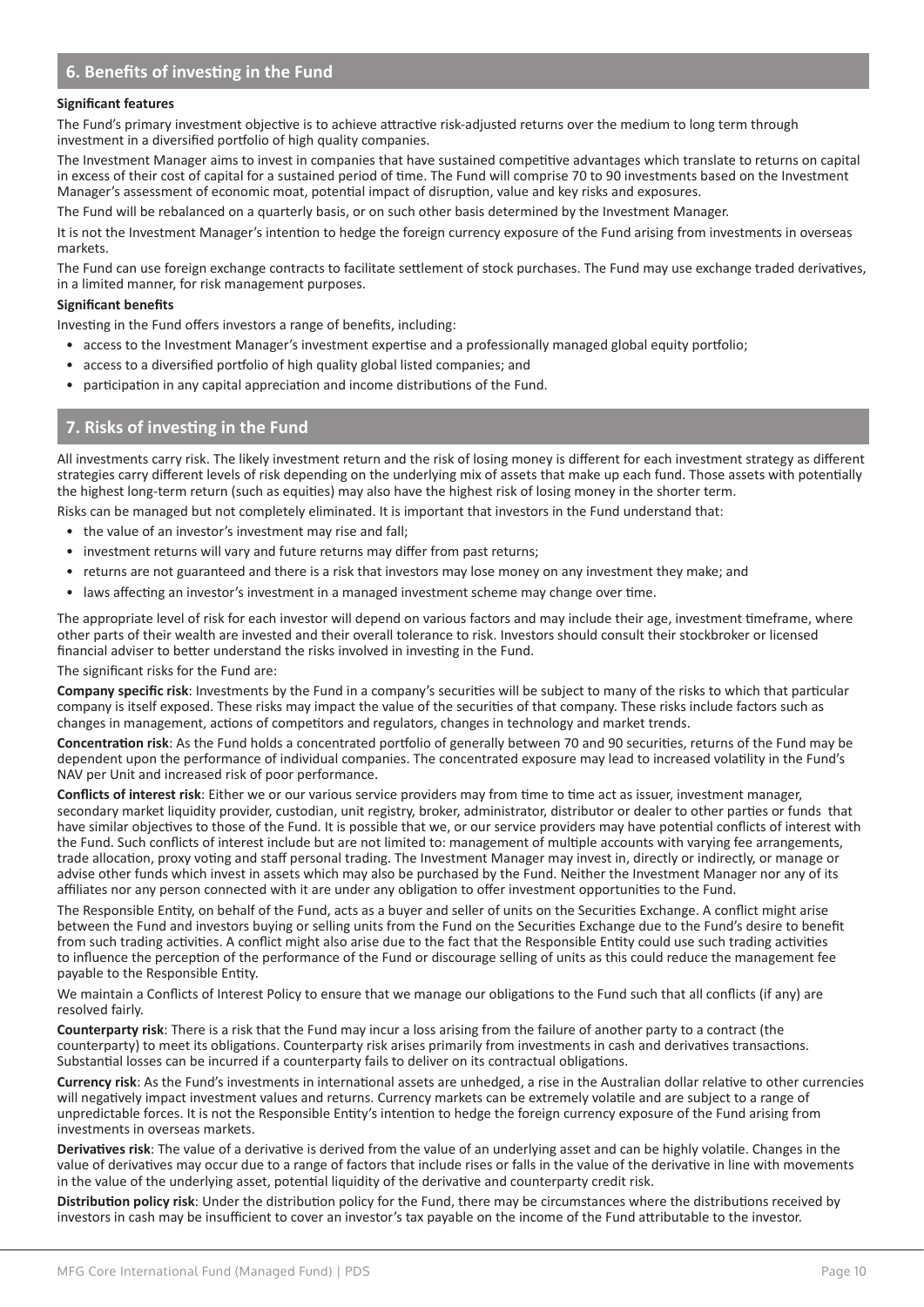**Emerging market risk**: The Fund invests in the securities of issuers domiciled in foreign jurisdictions, including some countries that may be classified as emerging market countries. As a result, the Fund may be subject to adverse governmental, economic, legal and securities market risks associated with individual foreign markets. Specific risks may include unexpected changes in government or regulatory policy which could reduce trading liquidity and/or increase price volatility of securities, fewer securities holder rights and less protection of property rights. Trading, settlement and custody practices may differ from developed markets and this may result in lower liquidity and counterparty credit risk.

The Fund may invest in companies headquartered in China, including Hong Kong. Risks associated with investments in China include risks related to governmental policies and risks to the economy from trade or political disputes with China's trading partners.

**Fund provision of liquidity on the Securities Exchange risk**: The Responsible Entity, on behalf of the Fund, may provide liquidity to investors on the Securities Exchange by acting as a buyer and seller of units in the Fund. The Responsible Entity has appointed an agent to transact and facilitate the settlement of such transactions on the Fund's behalf. The Fund will bear the risk of these transactions. There is a risk that the Fund could suffer a material cost as a result of the Fund providing liquidity to investors on the Securities Exchange which may adversely affect the NAV of the Fund. Such a cost could be caused by either an error in the execution and settlement of transactions or in the price at which units are transacted on the Securities Exchange. There is a risk that, if the agent appointed by the Responsible Entity does not fulfil its obligations in a correct and timely manner, the Fund could suffer a loss.

In order to manage these risks, the Responsible Entity has the right to cease transacting on the Securities Exchange, subject to its obligations under the Securities Exchange Rules, may change the prices at which it transacts on the Securities Exchange and may, where the Responsible Entity considers it appropriate to do so, hedge the Fund's trading activities.

**Fund risk**: Fund risk refers to specific risks associated with the Fund, such as termination and changes to fees and expenses. The performance of the Fund or the security of an investor's capital is not guaranteed. There is no guarantee that the investment strategy of the Fund will be managed successfully, or that the Fund will meet its investment objectives. Failure to do so could negatively impact the performance of the Fund. As the Fund will be rebalanced quarterly, or on such other basis determined by the Investment Manager, the Fund may not reposition in response to market events in periods between rebalancing. An investment in the Fund is governed by the terms of the Constitution and this PDS, each as amended from time to time. The Fund is also governed by the Securities Exchange Rules, and is exposed to risks of quotation on that platform, including such things as the platform or settlements process being delayed or failing. The Securities Exchange may suspend, or remove the units from quotation on the Securities Exchange. The Responsible Entity may elect, in accordance with the Constitution and the Corporations Act, to terminate the Fund for any reason.

**iNAV risk:** The iNAV published by the Fund is indicative only and might not be up to date or might not accurately reflect the underlying value of the Fund.

**Liquidity of investments risk**: Whilst the Fund is exposed to listed entities which are generally considered to be liquid investments, under extreme market conditions, there is a risk that such investments cannot be readily converted into cash or at an appropriate price. In such circumstances, the Fund may be unable to liquidate sufficient assets to meet its obligations, including payment of withdrawals, within required timeframes or it may be required to sell assets at a substantial loss in order to do so.

**Market risk**: There is a risk that the market price of the Fund's assets will fluctuate. This may be as a result of factors such as economic conditions, government regulations, market sentiment, local and international political events, pandemic outbreaks, environmental and technological issues.

**Operational risk**: Operational risk includes those risks which arise from carrying on a funds management business. The operation of the Fund may require us, the Custodian, Unit Registry, administrator, the agent appointed by the Responsible Entity to provide liquidity to investors on the Securities Exchange, and other service providers to implement sophisticated systems and procedures.

Some of these systems and procedures are specific to the operation of the Fund. Inadequacies with these systems and procedures or the people operating them could lead to a problem with the Fund's operation and result in a decrease in the value of units.

**Performance risk**: There is a risk that the Fund may not achieve its investment objectives.

**Personnel risk**: The skill and performance of the Investment Manager can have a significant impact (both directly and indirectly) on the investment returns of the Fund. Changes in key personnel and resources of the Investment Manager may also have a material impact on investment returns of the Fund.

**Pooled investment scheme risk**: The market prices at which the Fund is able to invest inflows, or sell assets to fulfil outflows, may differ from the prices used to calculate the NAV per Unit (and the iNAV). Investors in the Fund may therefore be impacted by other investors entering and exiting the Fund. The impact will depend on the size of inflows or outflows relative to the Fund, and on the price volatility of the securities in which the Fund invests. Inflows and outflows may also affect the taxable income attributed to an investor during a financial year.

**Price of units on the Securities Exchange**: The price at which the units may trade on the Securities Exchange may differ materially from the NAV per Unit and the iNAV.

**Regulatory risk**: There is a risk that a change in laws and regulations governing a security, sector or financial market could have an adverse impact on the Fund or on the Fund's investments. A change in laws or regulations can increase the costs of operating a business and/or change the competitive landscape.

**Securities Exchange liquidity risk**: The liquidity of trading in the units on the Securities Exchange may be limited. This may affect an investor's ability to buy or sell units on the Securities Exchange. Investors will not be able to buy or sell units on the Securities Exchange during any period where the Securities Exchange is experiencing a trading outage or where the Securities Exchange Operator suspends trading of units in the Fund. Further, where trading in the units on the Securities Exchange has been suspended, the ability of investors to apply directly to the Responsible Entity to withdraw their investment in the Fund may be suspended and will be subject to the provisions of the Constitution and the Corporations Act.

**The Fund may be removed from quotation by the Securities Exchange Operator or terminated**: The Securities Exchange Rules impose certain requirements for the continued quotation of securities, such as the units, on the Securities Exchange. Investors cannot be assured that the Fund will continue to meet the requirements necessary to maintain quotation on the Securities Exchange. In addition, the Securities Exchange Operator may change the quotation requirements.

The Responsible Entity may elect, in accordance with the Constitution and Corporations Act, to terminate the Fund for any reason including if units cease to be quoted on the Securities Exchange. Information about the Securities Exchange Rules applicable to quotation of units in the Fund on the Securities Exchange is set out in Section 10 of this PDS.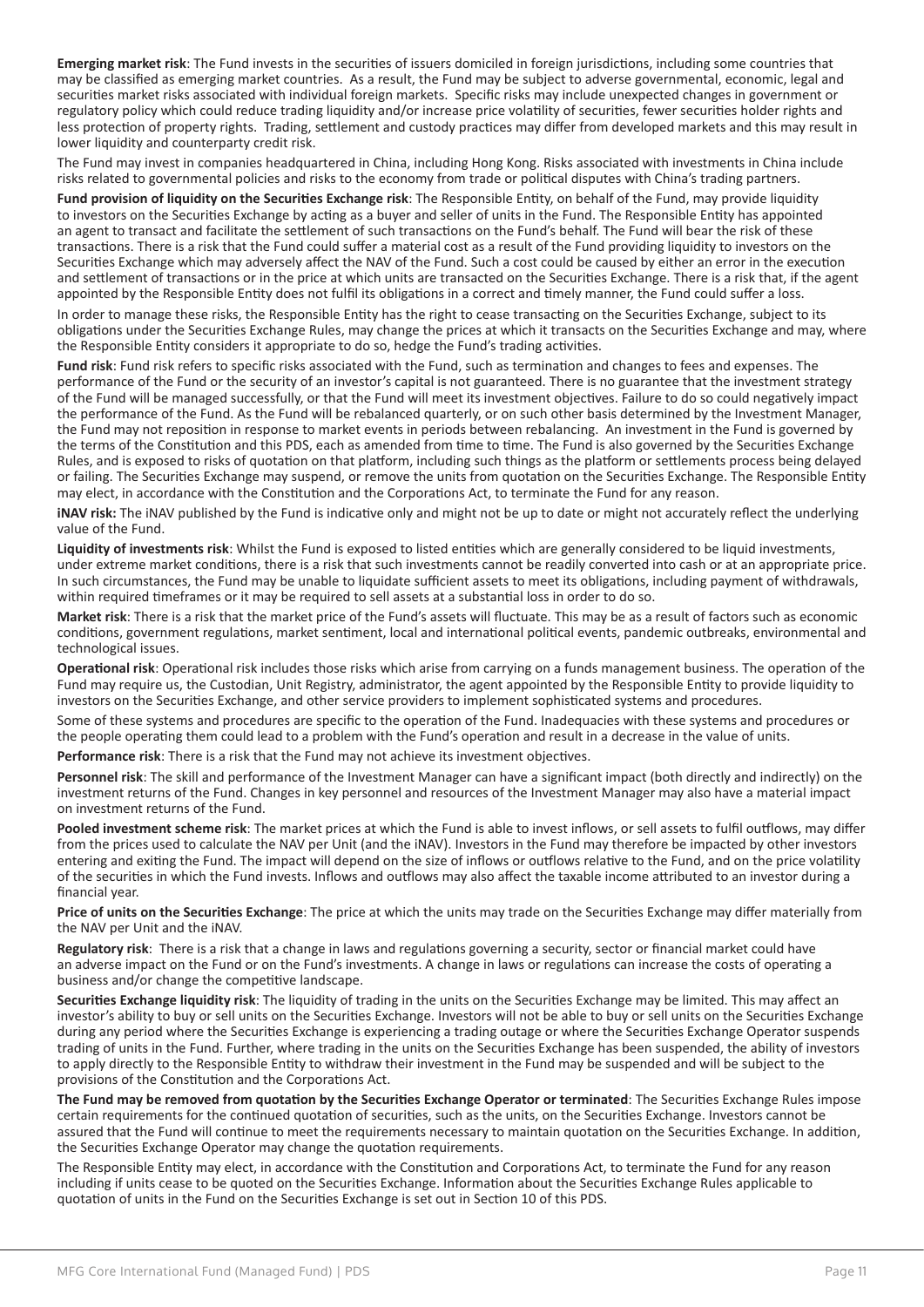# **8. The investment objective and strategy**

An investment in the Fund may suit investors who are seeking a medium to long-term investment exposure to international equities. Before deciding whether to invest in the Fund, investors should consider:

- the likely investment return of the Fund;
- the risk involved in investing in the Fund; and
- their investment timeframe.

| <b>Investment objective</b>                            | The Fund's primary investment objective is to achieve attractive risk-adjusted returns over the medium to<br>long term through investment in a diversified portfolio of high quality companies.                                                                                                                                                                                                                                                                                                                              |                                                                                        |  |  |
|--------------------------------------------------------|------------------------------------------------------------------------------------------------------------------------------------------------------------------------------------------------------------------------------------------------------------------------------------------------------------------------------------------------------------------------------------------------------------------------------------------------------------------------------------------------------------------------------|----------------------------------------------------------------------------------------|--|--|
| Minimum suggested time<br>frame for holding investment | At least 7 to 10 years.                                                                                                                                                                                                                                                                                                                                                                                                                                                                                                      |                                                                                        |  |  |
|                                                        |                                                                                                                                                                                                                                                                                                                                                                                                                                                                                                                              | The Fund's assets are typically invested within the following asset allocation ranges: |  |  |
| Asset classes and asset                                | <b>Asset Class</b>                                                                                                                                                                                                                                                                                                                                                                                                                                                                                                           | <b>Investment Range</b>                                                                |  |  |
| allocation ranges                                      | Global listed securities                                                                                                                                                                                                                                                                                                                                                                                                                                                                                                     | $90\% - 100\%$                                                                         |  |  |
|                                                        | Cash and cash equivalents                                                                                                                                                                                                                                                                                                                                                                                                                                                                                                    | $0\% - 10\%$                                                                           |  |  |
| Investments held                                       | The Fund primarily invests in the securities of companies listed on stock exchanges around the world but<br>will also have some exposure to cash and cash equivalents. The Fund can use foreign exchange contracts<br>to facilitate settlement of stock purchases. The Fund may also use exchange traded derivatives, in a limited<br>manner, for risk management purposes. It is not the Responsible Entity's intention to hedge the foreign<br>currency exposure of the Fund arising from investments in overseas markets. |                                                                                        |  |  |
| Risk level $1$                                         | Medium to high.                                                                                                                                                                                                                                                                                                                                                                                                                                                                                                              |                                                                                        |  |  |
| <b>Fund performance</b>                                | For up-to-date information on the performance of the Fund, including daily NAV per Unit, iNAV and<br>performance history, please visit www.mfgcoreseries.com.au                                                                                                                                                                                                                                                                                                                                                              |                                                                                        |  |  |

<sup>1</sup> The risk level is not a complete assessment of all forms of investment risks. For instance, it does not detail what the size of a negative return could be or the potential for a positive return to be less than the return an investor may expect to meet their objectives..

#### **Derivatives and other investments**

The Fund may use derivatives in limited circumstances. The Fund can use foreign exchange contracts to facilitate settlement of stock purchases. The Fund may use exchange traded derivatives on a temporary basis to gain exposure to the underlying reference assets of those derivatives.

The Fund does not intend to engage in short selling or enter securities lending arrangements.

#### **Borrowing restrictions**

The Fund may borrow against all or part of its investment portfolio, provided that, at the time any new borrowing is entered into, the aggregate of those new borrowings and any pre-existing borrowings does not exceed 5% of the Fund's gross asset value.

#### **Changes to the Fund**

The Responsible Entity has the right to close or terminate the Fund and change the Fund's investment return objective, asset classes and asset allocation ranges, currency strategy (if any) and distribution policy, without prior notice in some cases. The Responsible Entity will inform investors of any material changes to the Fund's details in its next regular communication or as otherwise required by law.

#### **Labour standards and environmental, social or ethical considerations**

The Investment Manager believes that issues relating to labour standards and to environmental, social and ethical considerations have the potential to affect the business outcomes of the Fund's investment companies. Accordingly, the Investment Manager reviews labour standards, environmental, social and ethical considerations as part of the risk assessment that is completed when it determines the investment grade status of a company.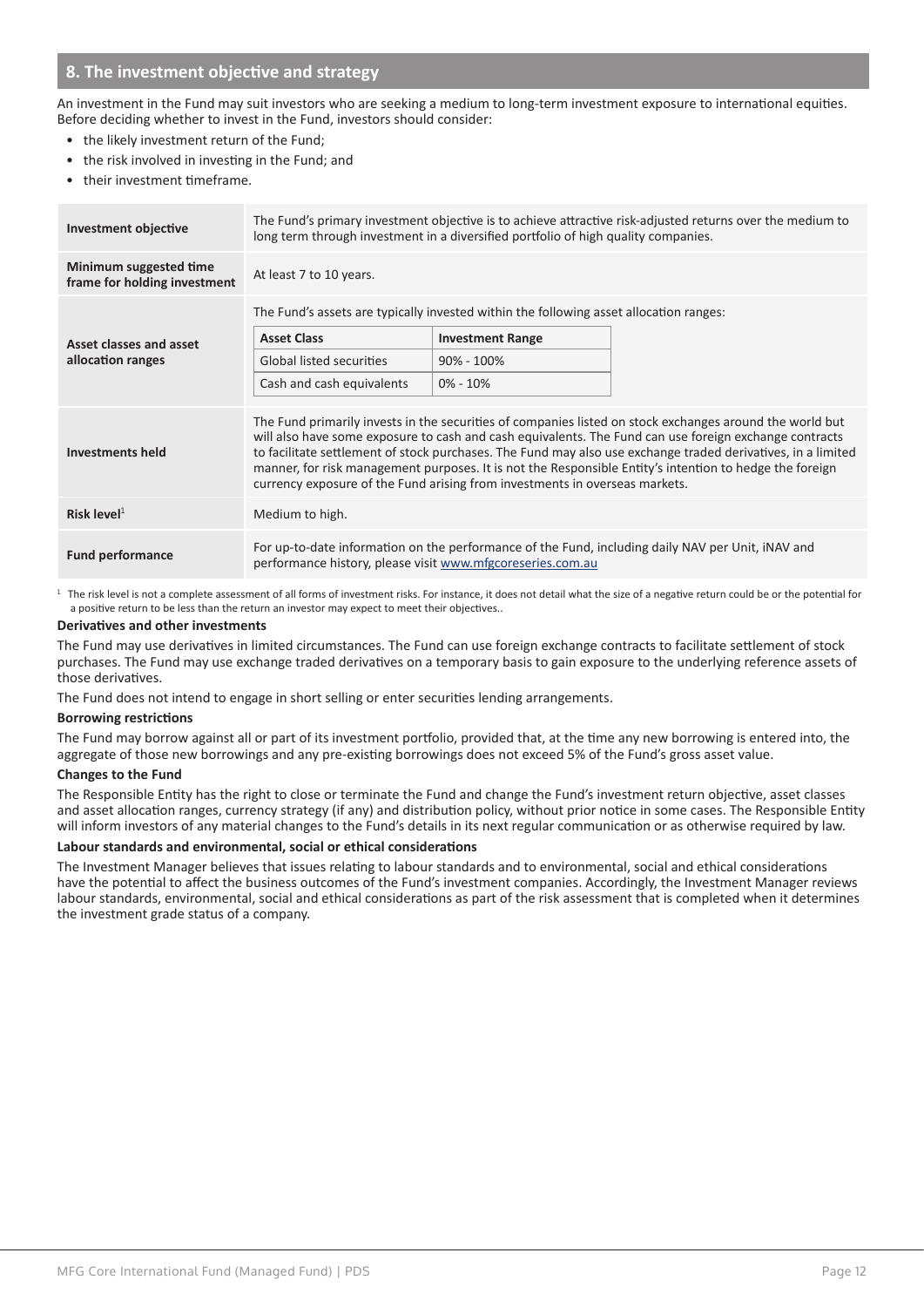#### **DID YOU KNOW?**

Small differences in both investment performance and fees and costs can have a substantial impact on your long term returns. For example, total annual fees and costs of 2% of your account balance rather than 1% could reduce your final return by up to 20% over a 30 year period (for example, reduce it from \$100,000 to \$80,000).

You should consider whether features such as superior investment performance or the provision of better member services justify higher fees and costs. You may be able to negotiate to pay lower fees.

Ask the fund or your financial adviser.

#### **TO FIND OUT MORE**

If you would like to find out more, or see the impact of the fees based on your own circumstances, the **Australian Securities and Investments Commission (ASIC)** Moneysmart website (www.moneysmart.gov.au) has a managed funds fee calculator to help you check out different fee options.

This section shows fees and other costs that you may be charged. These fees and costs may be deducted from your money, from the returns on your investment or from the assets of the Fund as a whole.

Taxes are set out in another part of this document.

You should read all the information about fees and costs because it is important to understand their impact on your investment. **Fees and costs summary**

| <b>MFG Core International Fund</b>                                                                                            |                                       |                                                                                                                                                                                                                                                                                                                                                                                         |  |  |
|-------------------------------------------------------------------------------------------------------------------------------|---------------------------------------|-----------------------------------------------------------------------------------------------------------------------------------------------------------------------------------------------------------------------------------------------------------------------------------------------------------------------------------------------------------------------------------------|--|--|
| Type of fee or cost                                                                                                           | <b>Amount</b>                         | How and when paid                                                                                                                                                                                                                                                                                                                                                                       |  |  |
| <b>Ongoing annual fees and costs</b>                                                                                          |                                       |                                                                                                                                                                                                                                                                                                                                                                                         |  |  |
| Management fees and costs <sup>1</sup><br>The fees and costs for managing<br>vour investment                                  | $0.50\%$ per annum <sup>2,3</sup>     | The management fee is calculated daily based on the value of<br>the Fund on that Business Day. An estimate is accrued daily<br>in the NAV per Unit and the fee is payable monthly in arrears<br>from the assets of the Fund.                                                                                                                                                            |  |  |
| <b>Performance fees</b><br>Amounts deducted from your<br>investment in relation to the<br>performance of the product          | Nil                                   | Not applicable                                                                                                                                                                                                                                                                                                                                                                          |  |  |
| <b>Transaction costs</b><br>The costs incurred by the scheme<br>when buying or selling assets                                 | $0.02\%$ per annum <sup>3</sup>       | Transaction costs such as brokerage and transactional taxes are<br>incurred by the Fund when the Fund acquires and disposes of<br>securities. Transaction costs are paid out of the assets of the<br>Fund as and when incurred. This transaction costs amount is<br>net of any amounts recovered by the buy-sell spread (see 'Buy-<br>sell spread' below).                              |  |  |
|                                                                                                                               |                                       | Member activity related fees and costs (fees for services or when your money moves in or out of the product)                                                                                                                                                                                                                                                                            |  |  |
| <b>Establishment fee</b><br>The fee to open your investment                                                                   | Nil                                   | Not applicable                                                                                                                                                                                                                                                                                                                                                                          |  |  |
| <b>Contribution fee</b><br>The fee on each amount<br>contributed to your investment                                           | Nil                                   | Not applicable                                                                                                                                                                                                                                                                                                                                                                          |  |  |
| Buy-sell spread<br>An amount deducted from your<br>investment representing costs<br>incurred in transactions by the<br>scheme | 0.10% buy spread<br>0.10% sell spread | The buy-sell spread is an allowance to cover the transaction<br>costs that arise from investments and withdrawals from the<br>Fund. It represents an additional cost to investors applying<br>and withdrawing directly from the Fund. The entry and exit<br>unit prices for the Fund include an allowance for the buy-sell<br>spread. For more information, see 'Buy and sell spreads'. |  |  |
| <b>Withdrawal fee</b><br>The fee on each amount you take<br>out of your investment                                            | Nil                                   | Not applicable                                                                                                                                                                                                                                                                                                                                                                          |  |  |
| Exit fee<br>The fee to close your investment                                                                                  | Nil                                   | Not applicable                                                                                                                                                                                                                                                                                                                                                                          |  |  |
| <b>Switching fee</b><br>The fee for changing investment<br>options                                                            | Nil                                   | Not applicable                                                                                                                                                                                                                                                                                                                                                                          |  |  |

1 These fees may be individually negotiated if you are a wholesale client (as defined in the Corporations Act). For further information refer to 'Differential fees' in the 'Additional explanation of fees and costs' section of this PDS.

2 Inclusive of the estimated net effect of Goods and Services Tax ("**GST**") (i.e. inclusive of GST, less any reduced input tax credits). For more information about GST, see 'Management fees and costs' under the heading 'Additional Explanation of Fees and Costs'.

3 Management fees and costs and transaction costs have been calculated as a reasonable estimate of such fees and costs for the current financial year.

**Warning**: Your licensed financial adviser may also charge you fees for the services they provide. These should be set out in the Statement of Advice given to you by your adviser.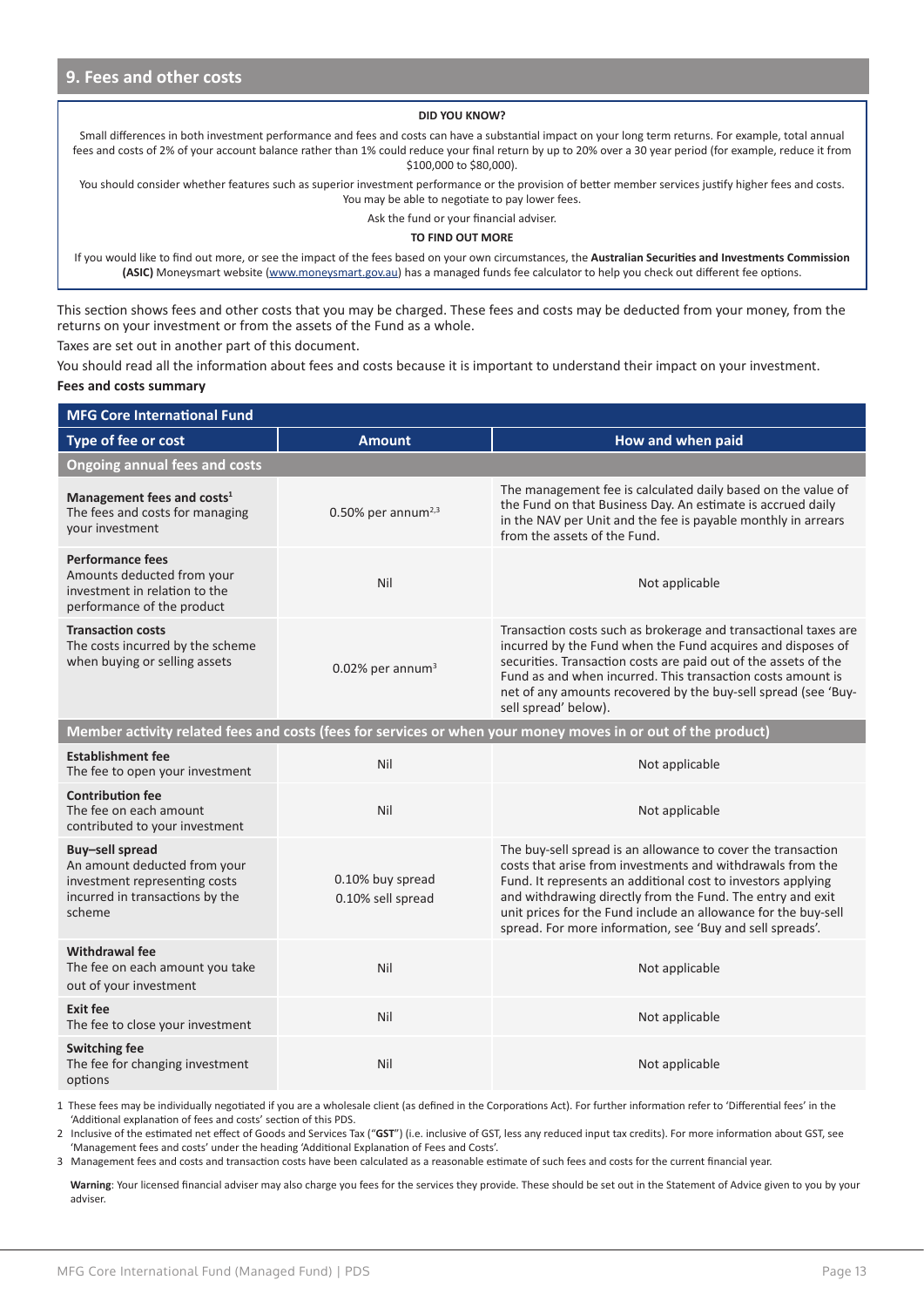#### **Example of annual fees and costs**

This table gives an example of how the ongoing annual fees and costs for this product can affect your investment over a 1 year period. You should use this table to compare this product with other products offered by managed investment schemes.

| Example <sup>1</sup> – MFG Core International Fund | Balance of \$50,000 with a contribution of \$5,000 during year <sup>2</sup> |                                                                                                                                                                                                                                                                                    |  |
|----------------------------------------------------|-----------------------------------------------------------------------------|------------------------------------------------------------------------------------------------------------------------------------------------------------------------------------------------------------------------------------------------------------------------------------|--|
| <b>Contribution Fees</b>                           | Nil                                                                         | For every additional \$5,000 you put in, you will be charged \$0.                                                                                                                                                                                                                  |  |
| <b>PLUS Management fees and costs</b>              | $0.50\%$ p.a.                                                               | And, for every \$50,000 you have in the Fund you will be charged<br>or have deducted from your investment \$250 each year.                                                                                                                                                         |  |
| <b>PLUS Performance fees</b>                       | Nil                                                                         | And, you will be charged or have deducted from your investment<br>\$0 in performance fees each year.                                                                                                                                                                               |  |
| <b>PLUS Transaction costs</b>                      | $0.02\%$ p.a.                                                               | And, you will be charged or have deducted from your investment<br>\$10 in transaction costs.                                                                                                                                                                                       |  |
| <b>EQUALS Cost of the Fund</b>                     | $0.52\%$ <sup>3</sup> p.a.                                                  | If you had an investment of \$50,000 at the beginning of the year<br>and you put in an additional \$5,000 during that year, you would be<br>charged fees and costs of: \$260 <sup>4</sup> .<br>What it costs you will depend on the fund you choose and the<br>fees you negotiate. |  |

1 This is an example only and does not take into account any movements in the value of an investor's units that may occur over the course of the year or any abnormal costs.

2 This example assumes the \$5,000 contribution occurs at the end of the first year. Fees and costs are calculated using the \$50,000 balance only.

3 Fees and costs are inclusive of the estimated net effect of GST (i.e. inclusive of GST, less any reduced input tax credits). Please see the 'Additional Explanation of Fees and Costs' section below for more details.

4 Please note that this example does not capture all the fees and costs that may apply to you such as the buy-sell spread. Please see the 'Additional Explanation of Fees and Costs' section below for more details.

#### **Additional Explanation of Fees and Costs**

#### **Management fees and costs**

The Fund pays a management fee of 0.50% per annum of the Fund's Net Asset Value ("**NAV**") (before fees) to the Responsible Entity for managing the assets of the Fund and overseeing the operations of the Fund.

The management fees help to cover all ordinary fees, costs, charges, expenses and outgoings that are incurred in connection with the Fund (such as administration and accounting costs, registry fees, audit and tax fees, and investor reporting expenses).

Management fees are calculated each Business Day based on the NAV (before fees) of the Fund at the end of each Business Day and are payable at the end of each month. Estimated management fees are reflected in the NAV per Unit of the Fund.

Under the Fund's Constitution, the Responsible Entity is entitled to receive maximum management fees of 1.00% per annum (before fees) excluding GST. The management fees stated in this PDS are inclusive of the estimated net effect of GST (i.e. inclusive of GST, less any reduced input tax credits). As the Fund predominantly invests in international securities, the GST impact on the management fees is currently estimated to be negligible. To the extent the GST impact increases (for example, if the Fund's exposure to Australian securities increases), the actual management fees may vary from the rates stated above.

In addition to the management fee, where the Fund incurs extraordinary expenses and outgoings, the Responsible Entity may pay for these from the Fund's assets. We may pay extraordinary expenses and outgoings from the Fund's assets because, under the

Constitution of the Fund, in addition to the management fee, the Responsible Entity is entitled to be indemnified from the assets of the Fund for any liability properly incurred by us in performing properly any of our duties or exercising any of our powers in relation to the Fund or attempting to do so.

#### **Transaction costs**

Transaction costs such as brokerage and transactional taxes are incurred by the Fund when the Fund acquires and disposes of securities. The transaction costs for the Fund are provided in the "Fees and costs summary" above. These are based on a reasonable estimate of the transaction costs for the current financial year and are shown net of any amount recovered by the buy-sell spread that is charged by the Responsible Entity.

The gross and net transaction costs estimated for the Fund are provided in the table below:

| Total gross transaction costs<br>$(\%$ p.a.) | Recovery through buy/sell<br>spread $1$<br>(% p.a.) | <b>Net transaction costs</b><br>(% p.a.) | For every \$50,000 you have<br>in the Fund you will likely<br>incur approximately: |
|----------------------------------------------|-----------------------------------------------------|------------------------------------------|------------------------------------------------------------------------------------|
| 0.06%                                        | 0.04%                                               | 0.02%                                    | \$10                                                                               |

1 Recovery through the buy/sell spread only includes amounts recovered from investors applying and withdrawing directly from the Fund. It does not include any amount the Responsible Entity intends to recover from the prices at which it buys and sells units on the Securities Exchange. For more information, see "Buy and sell spreads".

The amount of such costs will vary from year to year depending on the volume and value of the trading activity in the Fund, and the value of applications and withdrawals processed.

Transaction costs are paid out of the assets of the Fund as and when incurred and are not paid to the Responsible Entity.

Transaction costs are an additional cost to the investor where they have not already been recovered by the buy-sell spread charged by the Responsible Entity.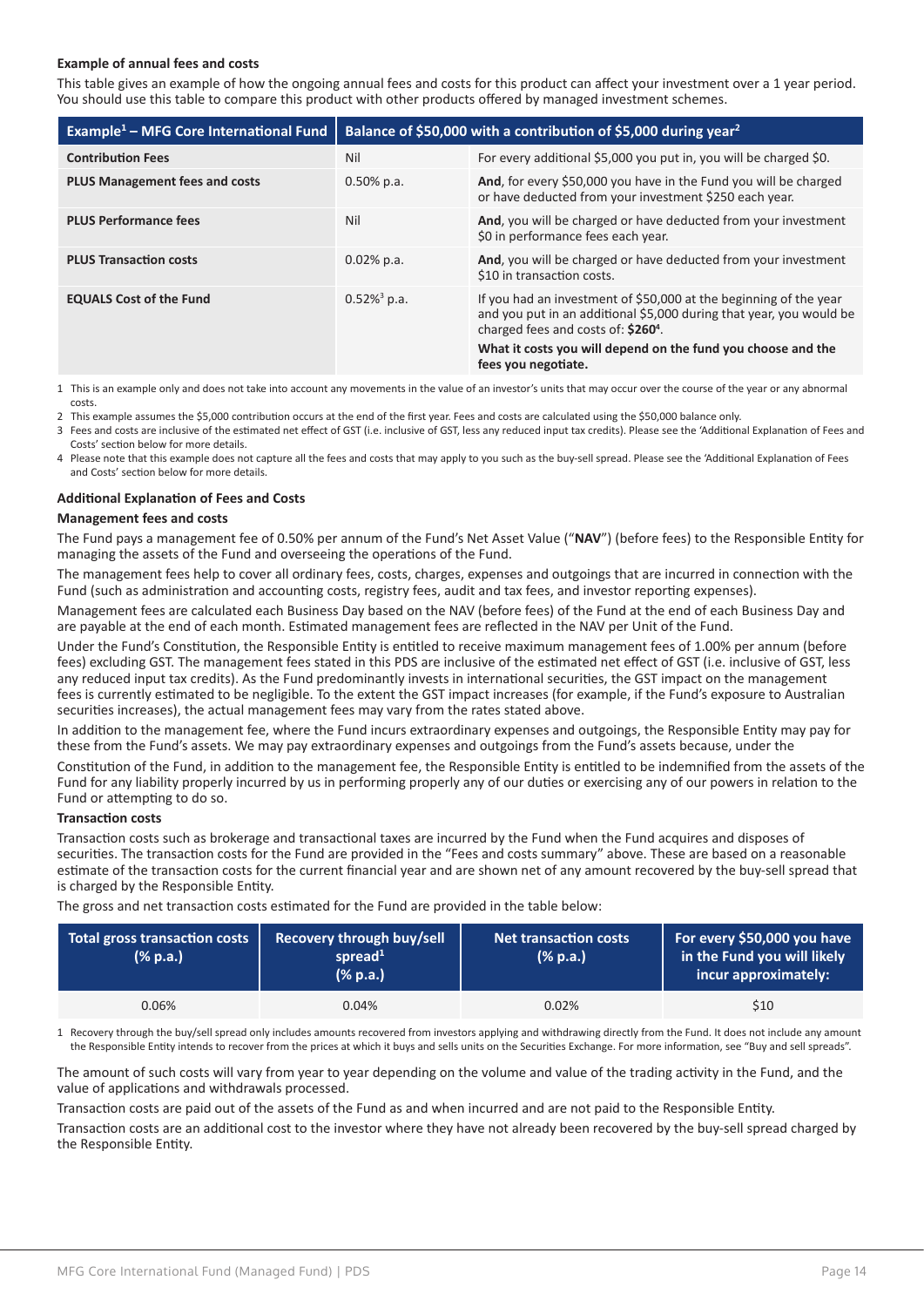#### **Buy and sell spreads**

A portion of the total transaction costs are recovered from investors applying to and withdrawing directly from the Fund. New investments into the Fund or withdrawals from the Fund will typically cause the Fund to incur transaction costs. So that existing investors do not bear the transaction costs that arise from these investments and withdrawals from the Fund, the Responsible Entity includes an allowance to cover these costs in the prices at which it issues and redeems units to investors who transact directly with the Responsible Entity. This allowance to cover transaction costs (sometimes called the 'buy spread' and the 'sell spread') represents an additional cost to investors applying and withdrawing directly from the Fund, but are not fees paid to the Responsible Entity.

For an investor applying for units directly with the Responsible Entity, the current buy spread is 0.10% of the NAV per Unit, represented by the difference between the entry price and the NAV per Unit. For an investor applying directly to the Responsible Entity to withdraw their investment in Fund, the current sell spread is 0.10% of the amount that you withdraw, represented as the difference between the exit price and the NAV per Unit. For example, if you invested \$50,000 in the Fund the cost of the buy spread would be \$50, or if you withdrew \$50,000 from your investment the cost of the sell spread would be \$50. We may vary the buy and sell spreads from time to time and prior notice will not ordinarily be provided. Updated information on the buy and sell spreads will be posted on the Fund's website at www.mfgcoreseries.com.au.

For an investor that buys or sells units on the Securities Exchange, the price at which they transact may vary from the prevailing iNAV. The prices on the Securities Exchange are determined in the secondary market by market participants who set their own prices at which they wish to buy or sell units in the Fund. The difference, or spread, from the prevailing iNAV may represent a cost, or possible benefit, of an investment in the Fund. Where the Responsible Entity buys or sells units on the Securities Exchange, the price at which it buys or sells units will generally include an allowance to cover transaction costs but will also reflect market conditions and supply and demand for units during the Trading Day. As such, the cost of the spread on the Securities Exchange may be different to the cost of the 'buy spread' or 'sell spread' for investors who apply or withdraw directly with the Responsible Entity. Where the Responsible Entity buys or sells units the Fund retains the benefit of this spread.

#### **Stockbroker fees for investors**

Investors will incur customary brokerage fees and commissions when buying and selling the units on the Securities Exchange. Investors should consult their stockbroker for more information in relation to their fees and charges.

#### **Fees for Indirect Investors**

For investors accessing the Fund through a master trust or wrap account, additional fees and costs may apply. These fees and costs are stated in the offer document provided by your master trust or wrap account operator. These are not fees paid to the Responsible Entity.

#### **Payments to platforms**

Some master trusts, wrap accounts or other investment administration services ("Platforms") charge product access payments fees (as a flat dollar amount each year) for having the Fund included on their investment menus. We may, therefore, pay amounts from the fees we receive to any Platform through which the Fund is made available. As these amounts are paid by us out of our own resources, they are not an additional cost to you.

#### **Financial adviser fees**

Your licensed financial adviser may also charge you fees for the services they provide. These should be set out in the Statement of Advice given to you by your financial adviser. The Responsible Entity pays no commissions related to your investments to financial advisers.

#### **Differential fees**

A rebate of part of the management fees or lower management fees may be negotiated with investors who are wholesale clients for the purposes of the Corporations Act. Further information can be obtained by contacting us.

#### **Changes in fees**

Fees may increase or decrease for a number of reasons including changes in the competitive, industry and regulatory environments or simply from changes in costs. The Responsible Entity can change fees without an investor's consent but will provide investors with at least 30 days written notice of any fee increase.

#### **Taxation**

Taxation information is set out in section 11 of this document.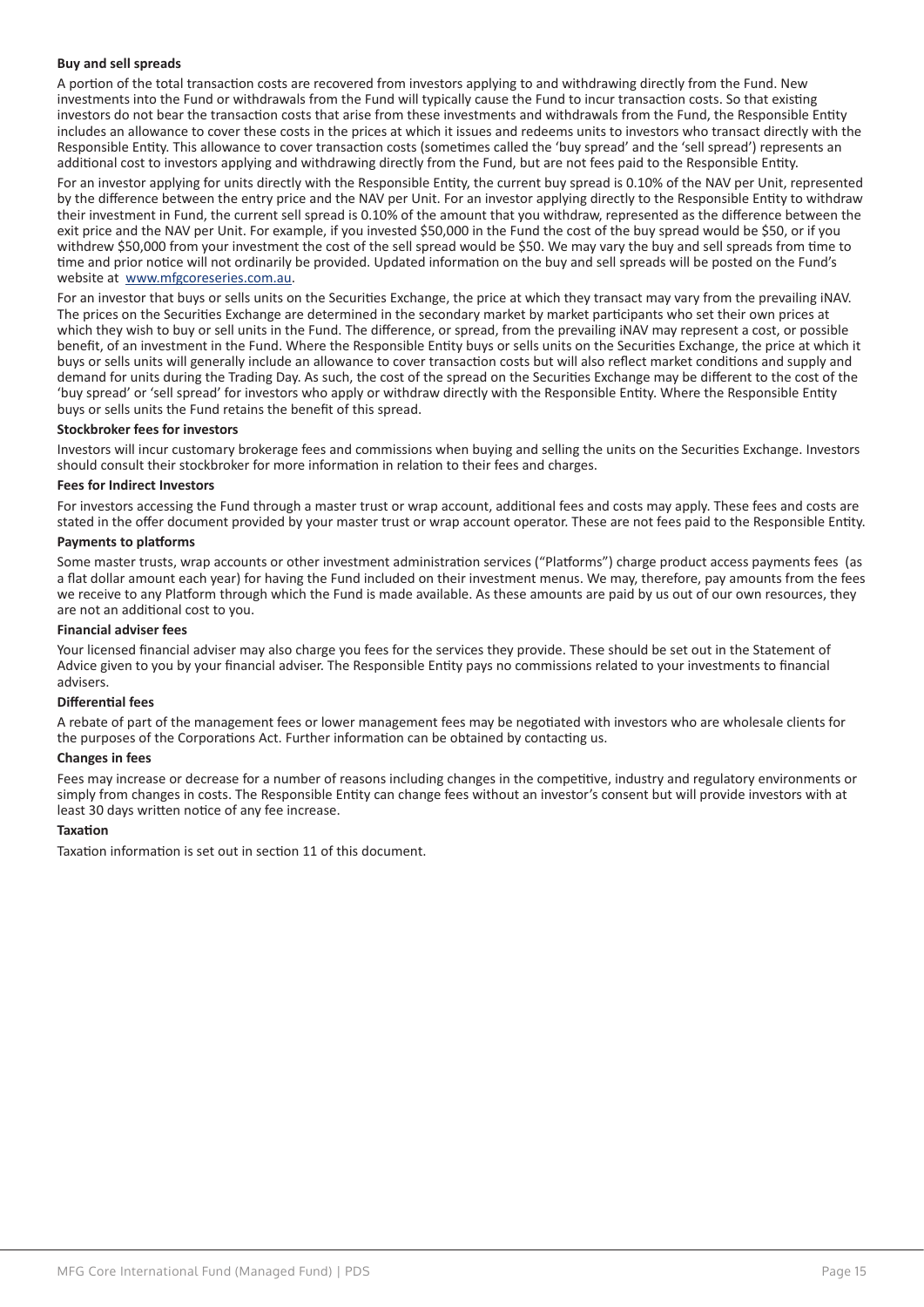#### **Securities Exchange Rules**

Units in the Fund have been admitted to quotation on the Securities Exchange under the Securities Exchange Rules. The Securities Exchange Rules are accessible at www.chi-x.com.au.

The following table sets out the key differences between the Securities Exchange Rules and the Listing Rules.

| <b>Requirement</b>                     | <b>Listing Rules</b>                                                                                                                                                                                                                                                                                                                            | <b>Securities Exchange Rules</b>                                                                                                                                                                                                                                                                                                                                                                                                                                                                                                                                                                                                                                                                                                                                                                                                                                                                                                                                                                                                                                                                                                                                                                                                                                                                                                                                                                                                                                                                                                                                                                                                                                                                                                                                                                                                                                                                                                         |
|----------------------------------------|-------------------------------------------------------------------------------------------------------------------------------------------------------------------------------------------------------------------------------------------------------------------------------------------------------------------------------------------------|------------------------------------------------------------------------------------------------------------------------------------------------------------------------------------------------------------------------------------------------------------------------------------------------------------------------------------------------------------------------------------------------------------------------------------------------------------------------------------------------------------------------------------------------------------------------------------------------------------------------------------------------------------------------------------------------------------------------------------------------------------------------------------------------------------------------------------------------------------------------------------------------------------------------------------------------------------------------------------------------------------------------------------------------------------------------------------------------------------------------------------------------------------------------------------------------------------------------------------------------------------------------------------------------------------------------------------------------------------------------------------------------------------------------------------------------------------------------------------------------------------------------------------------------------------------------------------------------------------------------------------------------------------------------------------------------------------------------------------------------------------------------------------------------------------------------------------------------------------------------------------------------------------------------------------------|
| <b>Continuous</b><br>disclosure        | Issuers are subject to<br>continuous disclosure<br>requirements under Listing<br>Rule 3.1 and section 674 of<br>the Corporations Act.                                                                                                                                                                                                           | Issuers of products quoted under the Securities Exchange Rules are not subject<br>to the continuous disclosure requirements in Listing Rule 3.1 and section 674 of<br>the Corporations Act. The Responsible Entity will comply with the continuous<br>disclosure requirements in section 675 of the Corporations Act as if the Fund were<br>an unlisted disclosing entity.<br>This means that the Responsible Entity will disclose to ASIC information which<br>is not generally available and that a reasonable person would expect, if the<br>information were generally available, to have a material effect on the price or value<br>of the units, provided that such information has not already been included in this<br>PDS (as supplemented or amended).<br>The Responsible Entity will publish such information on the announcements<br>platform of Securities Exchange Operator and the Fund's website<br>www.mfgcoreseries.com.au at the same time as it is disclosed to ASIC.<br>Under Securities Exchange Rules the Responsible Entity must disclose:<br>information about the NAV of the Fund's underlying investments daily;<br>$\bullet$<br>information about redemptions from the Fund and the number of units on<br>$\bullet$<br>issue;<br>information about distributions paid in relation to the Fund;<br>$\bullet$<br>any other information which is required to be disclosed to ASIC under section<br>675 of the Corporations Act; and<br>any other information that would be required to be disclosed to the Securities<br>$\bullet$<br>Exchange Operator under section 323DA of the Corporations Act if the units<br>were admitted under the Listing Rules.<br>In addition, the Responsible Entity must immediately notify the Securities Exchange<br>Operator of any information the non-disclosure of which may lead to a false market<br>in the units or which would otherwise affect the price of the units. |
| Periodic disclosure                    | Issuers are required to<br>disclose half-yearly and<br>annual financial information<br>and reports to the<br>announcements platform<br>of the relevant securities<br>exchange operator.                                                                                                                                                         | Issuers of products quoted under the Securities Exchange Rules are not<br>required to disclose half-yearly or annual financial information or reports to the<br>announcements platform of the Securities Exchange Operator.<br>The Responsible Entity will disclose financial information and reports in respect of<br>the Fund to the announcements platform of the Securities Exchange Operator and<br>will also lodge such financial information and reports with ASIC under Chapter 2M<br>of the Corporations Act.                                                                                                                                                                                                                                                                                                                                                                                                                                                                                                                                                                                                                                                                                                                                                                                                                                                                                                                                                                                                                                                                                                                                                                                                                                                                                                                                                                                                                   |
| Corporate<br>governance                | Listed companies and listed<br>managed investment schemes<br>are subject to notification<br>requirements under the<br>Corporations Act and the<br>Listing Rules relating to<br>takeover bids, buy-backs,<br>change of capital, new<br>issues, restricted securities,<br>disclosure of directors'<br>interests and substantial<br>shareholdings. | Although the units are quoted under the Securities Exchange Rules, neither the<br>Fund nor the Responsible Entity itself is listed and they are therefore not subject to<br>certain corporate governance requirements.<br>The Responsible Entity will still be required to comply with the related party<br>requirements in Part 5C.7 and Chapter 2E of the Corporations Act and section<br>601FM of the Corporations Act including that the Responsible Entity may be<br>removed by an extraordinary resolution of members on which the Responsible<br>Entity would not be entitled to vote.                                                                                                                                                                                                                                                                                                                                                                                                                                                                                                                                                                                                                                                                                                                                                                                                                                                                                                                                                                                                                                                                                                                                                                                                                                                                                                                                            |
| <b>Related party</b><br>transactions   | Chapter 10 of the Listing<br>Rules relates to transactions<br>between an entity and<br>a person in a position to<br>influence the entity and sets<br>out controls over related<br>party transactions.                                                                                                                                           | Chapter 10 of the Listing Rules does not apply to products quoted under the<br>Securities Exchange Rules.<br>The Responsible Entity will still be required to comply with the related party<br>requirements in Part 5C.7 and Chapter 2E of the Corporations Act.                                                                                                                                                                                                                                                                                                                                                                                                                                                                                                                                                                                                                                                                                                                                                                                                                                                                                                                                                                                                                                                                                                                                                                                                                                                                                                                                                                                                                                                                                                                                                                                                                                                                         |
| <b>Auditor rotation</b><br>obligations | Division 5 of Part 2M.4<br>of the Corporations Act<br>imposes specific rotation<br>obligations on auditors<br>of listed companies and<br>listed managed investment<br>schemes.                                                                                                                                                                  | Issuers of products quoted under the Securities Exchange Rules are not subject to<br>the auditor rotation requirements in Division 5 of Part 2M.4 of the Corporations<br>Act.<br>An auditor will be appointed by the Responsible Entity to audit the financial<br>statements and Compliance Plan of the Fund.                                                                                                                                                                                                                                                                                                                                                                                                                                                                                                                                                                                                                                                                                                                                                                                                                                                                                                                                                                                                                                                                                                                                                                                                                                                                                                                                                                                                                                                                                                                                                                                                                            |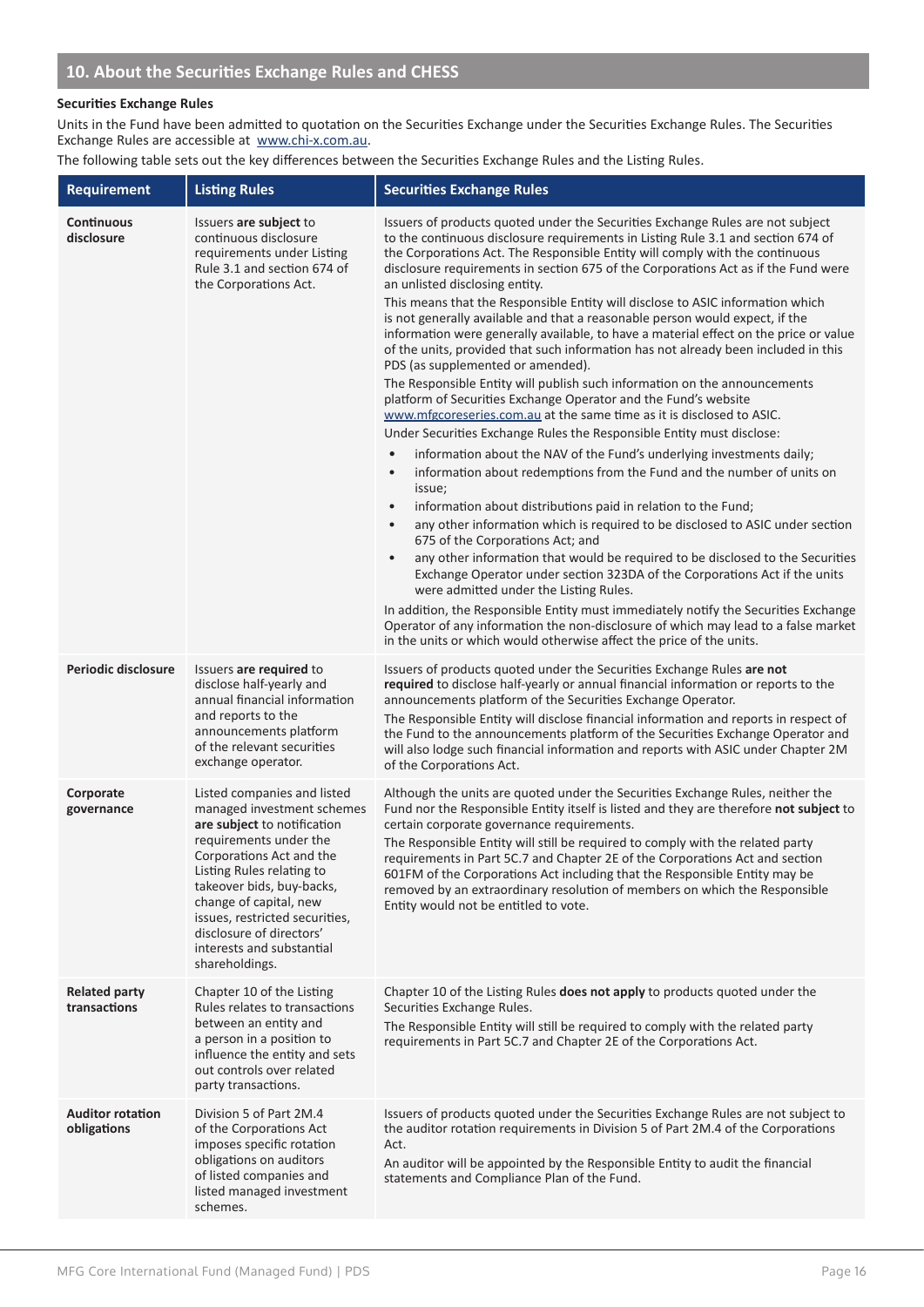#### **About CHESS**

The Responsible Entity participates in the Clearing House Electronic Sub-register System ("**CHESS**"). CHESS is a fast and economical clearing and settlement facility which also provides an electronic sub-register service. The Unit Registry has established and will maintain an electronic sub-register with CHESS on behalf of the Responsible Entity.

The Responsible Entity will not issue investors with certificates in respect of units held on the CHESS sub-register. Instead, when investors purchase units on the Securities Exchange they will receive a holding statement which will set out the number of units they hold. The holding statement will specify the HIN allocated by CHESS or SRN allocated by the Unit Registry.

Subject to the Securities Exchange Rules, Clearing Rules and Settlement Rules, the Responsible Entity may decline to register a purchaser of a unit or units transacted on the Securities Exchange.

### **11. Taxation**

#### **Investing in the Fund is likely to have tax consequences. Before investing in the Fund, investors are strongly recommended to seek their own professional tax advice about the applicable Australian tax consequences and, if appropriate, foreign tax consequences that may apply to them based on their particular circumstances.**

The taxation information contained in this PDS reflects the income tax legislation in force, and the interpretation of the Australian Taxation Office and the courts, as at the date of issue of this PDS. Taxation laws are subject to continual change and there are reviews in progress that may impact the taxation of trusts and investors.

#### **AMIT Regime**

The Fund has elected to become an Attribution Managed Investment Trust ("**AMIT**"). Accordingly, investors will be subject to tax on the income of the Fund that is attributed to them under the AMIT rules each year ending 30 June. If there is income of the Fund that is not attributed to an investor, the Fund will be subject to tax at the highest marginal rate (plus the Medicare levy) on that non- attributed income. The AMIT rules also allow the Fund to reinvest part or all of your distribution and/or accumulate part or all of the Fund's income in the Fund, in which case the income of the Fund that is attributed to you (and which must be included in your income tax return) will be more than the total distribution you receive.

Investors will be assessed for tax on the net income and net capital gains generated by the Fund that is attributed to them under the AMIT rules. Investors will receive a tax statement after the end of each financial year (referred to as an AMIT Member Annual Statement) that will provide them with details of the amounts that have been attributed to them by the Fund to assist them in the preparation of their tax return.

If the Fund was to incur a tax loss for a year then the Fund could not attribute that loss to investors. However, subject to the Fund meeting certain conditions, the Fund may be able to recoup such a loss against taxable income of the Fund in subsequent income years.

Depending on an investor's particular circumstances, they may also be liable to pay capital gains tax (or income tax if they hold their units on revenue account) when they withdraw units.

#### **Taxation of non-resident investors**

If a non-resident investor is entitled to taxable income of the Fund, the investor may be subject to Australian tax at the rates applicable to non-residents. If you are a non-resident, you may be entitled to a credit for Australian income tax paid by the Responsible Entity in respect of your tax liability.

#### **Taxation reforms**

Reforms to the taxation of trusts are generally ongoing. Investors should seek their own advice and monitor the progress of announcements and proposed legislative changes on the potential impact to their investment.

#### **Quoting your Tax File Number ("TFN") or an Australian Business Number ("ABN")**

It is not compulsory for investors to quote their TFN, ABN, or exemption details. However, should an investor choose not to, the Responsible Entity is required to deduct tax from an investor's distributions. Collection of TFNs is permitted by taxation and privacy legislation.

#### **GST**

Your investment in the Fund will not be subject to goods and services tax.

#### **Foreign Account Tax Compliance Act**

Under the Foreign Account Tax Compliance Act ("**FATCA**"), the Responsible Entity is required to collect and report information about certain investors identified as U.S. tax residents or citizens. In order to comply with its FACTA obligations, the Responsible Entity may request investors to provide certain information ("**FATCA Information**").

To the extent that all FATCA Information is obtained, the imposition of US withholding tax on payments of US income or gross proceeds from the sale of particular US securities shall not apply. Although the Responsible Entity attempts to take all reasonable steps to comply with its FATCA obligations and to avoid the imposition of the withholding tax, this outcome is not guaranteed.

Under the terms of the intergovernmental agreement between the US and Australian governments, the Responsible Entity may provide FATCA Information to the Australian Taxation Office ("**ATO**"). Please be aware that the Responsible Entity may use an investor's personal information to comply with FATCA and may contact an investor if additional information is required.

#### **Common Reporting Standard**

The Common Reporting Standard ("**CRS**") requires the Responsible Entity to collect certain information about an investor's tax residence. If an investor is a tax resident of any country outside Australia, the Responsible Entity may be required to pass certain information about the investor (including account-related information) to the ATO. The ATO may then exchange this information with the tax authorities of another jurisdiction or jurisdictions, pursuant to intergovernmental agreements to exchange financial account information.

Although the CRS does not involve any withholding tax obligations, please be aware that the Responsible Entity may use an investor's personal information to comply with the CRS obligations, and may contact an investor if additional information is required. For investors who apply for units directly with the Responsible Entity, the account opening process cannot be completed until all requested information has been provided.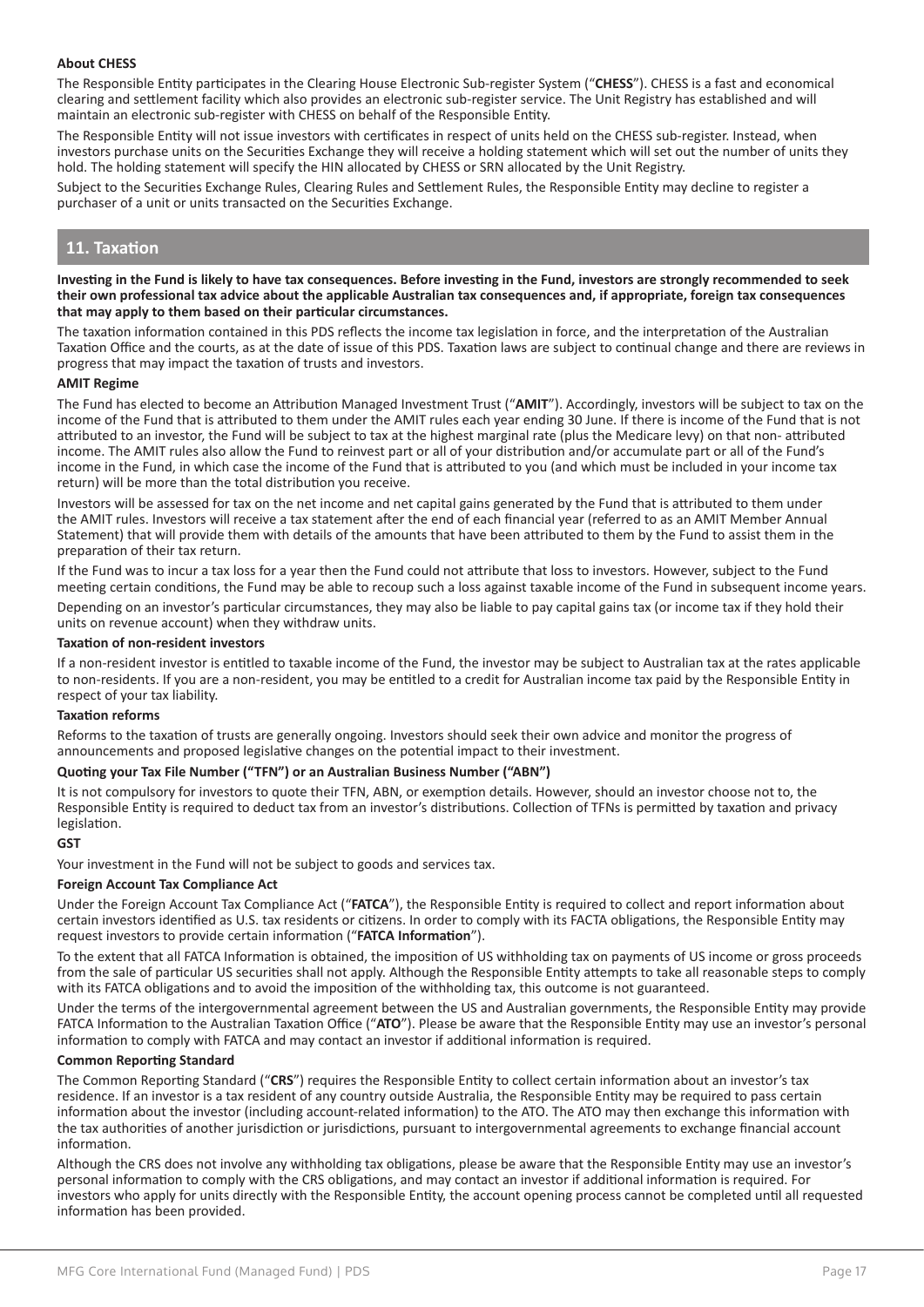# **12. Additional information**

#### **Additional disclosure information**

The Fund is subject to regular reporting and continuous disclosure obligations. Copies of documents lodged with ASIC may be obtained from, or inspected at, an ASIC office. Investors can also call the Responsible Entity to obtain copies of the following documents, free of charge:

- The Fund's annual financial report most recently lodged with ASIC;
- Any half year financial report lodged with ASIC; and
- Any continuous disclosure notices the Responsible Entity places online at www.mfgcoreseries.com.au or lodged with the Securities Exchange Operator and ASIC.

#### **Fund's Constitution**

The operation of the Fund is governed under the law and the Constitution of the Fund which addresses matters such as NAV per Unit, withdrawals, the issue and transfer of units, investor meetings, investors' rights, the Responsible Entity's powers to invest, borrow and generally manage the Fund and the Responsible Entity's fee entitlement and right to be indemnified from the Fund's assets.

In accordance with the Constitution, the Responsible Entity may provide investors with the ability to request a withdrawal of their investment in the Fund directly with the Responsible Entity.

The Constitution states that an investor's liability is limited to the amount the investor paid for their units, but the courts are yet to determine the effectiveness of provisions of this kind.

The Responsible Entity may alter the Constitution if it reasonably considers the amendments will not adversely affect investors' rights. Otherwise, the Responsible Entity must obtain investors' approval at a meeting of investors. The Responsible Entity may retire or be required to retire as Responsible Entity (if investors vote for its removal). No units may be issued after the 80th anniversary of the date of the Constitution. The Responsible Entity may exercise its right to terminate the Fund earlier. Investors' rights to requisition, attend and vote at meetings are mainly contained in the Corporations Act.

Investors can inspect a copy of the Constitution at the Responsible Entity's head office or the Responsible Entity will provide a copy free of charge.

#### **ASIC relief**

ASIC Class Order 13/721 exempts the Responsible Entity from the ongoing disclosure requirements in section 1017B of the Corporations Act on the condition that the Responsible Entity complies with section 675 of the Corporations Act as if the Fund was an unlisted disclosing entity and includes statements in any PDS for interests in the Fund to the effect that Magellan will comply with the continuous disclosure requirements of the Corporations Act as if the Fund was an unlisted disclosing entity.

#### **Conditions of admission**

As part of the Fund's conditions of admission to quotation on the Securities Exchange under the Securities Exchange Rules, the Responsible Entity has agreed to:

- a) disclose the Fund's portfolio holdings on a quarterly basis within two months of the end of each calendar quarter;
- b) provide liquidity to investors on the Securities Exchange by acting as a buyer and seller of units as described in this PDS; and
- c) provide the iNAV as described in this PDS.

#### **NAV Permitted Discretions Policy**

The Responsible Entity's NAV Permitted Discretions Policy provides further information about how it calculates NAV per Unit. The policy complies with ASIC requirements. The Responsible Entity will observe this policy in relation to the calculation of the NAV per Unit and will record any exercise of discretion outside the scope of the policy. Investors can request a copy of the policy free of charge by calling the Responsible Entity on +61 2 9235 4888.

#### **Online investor portal**

The Unit Registry operates a secure online investor portal that is available to you as an investor. You can view or change your details with the Unit Registry or transact via the online investor portal. You can access the investor portal via the Magellan website, by clicking 'Investor Login' and selecting the appropriate login for the Fund you are invested in.

#### **Change of details**

From time to time, you may need to advise us of changes relating to your investment. You may advise us via the online investor portal of changes relating to:

- your mailing address (investors with SRN holdings only, investors with HIN holdings can only change their address via their stockbroker);
- Tax File Number (TFN) / Australian Business Number (ABN);
- your bank account details;
- contact details and communication preferences;
- your licensed financial adviser, if you have nominated one; or
- your election to receive distributions as cash or to reinvest them.

If you would like to instruct changes via paper-based form, please contact the Unit Registry.

#### **Cooling-off period**

Cooling-off rights do not apply to units in the Fund (regardless of whether they were bought on the Securities Exchange or applied for directly with the Responsible Entity) however a complaints handling process has been established (see "Complaints resolution" for further information).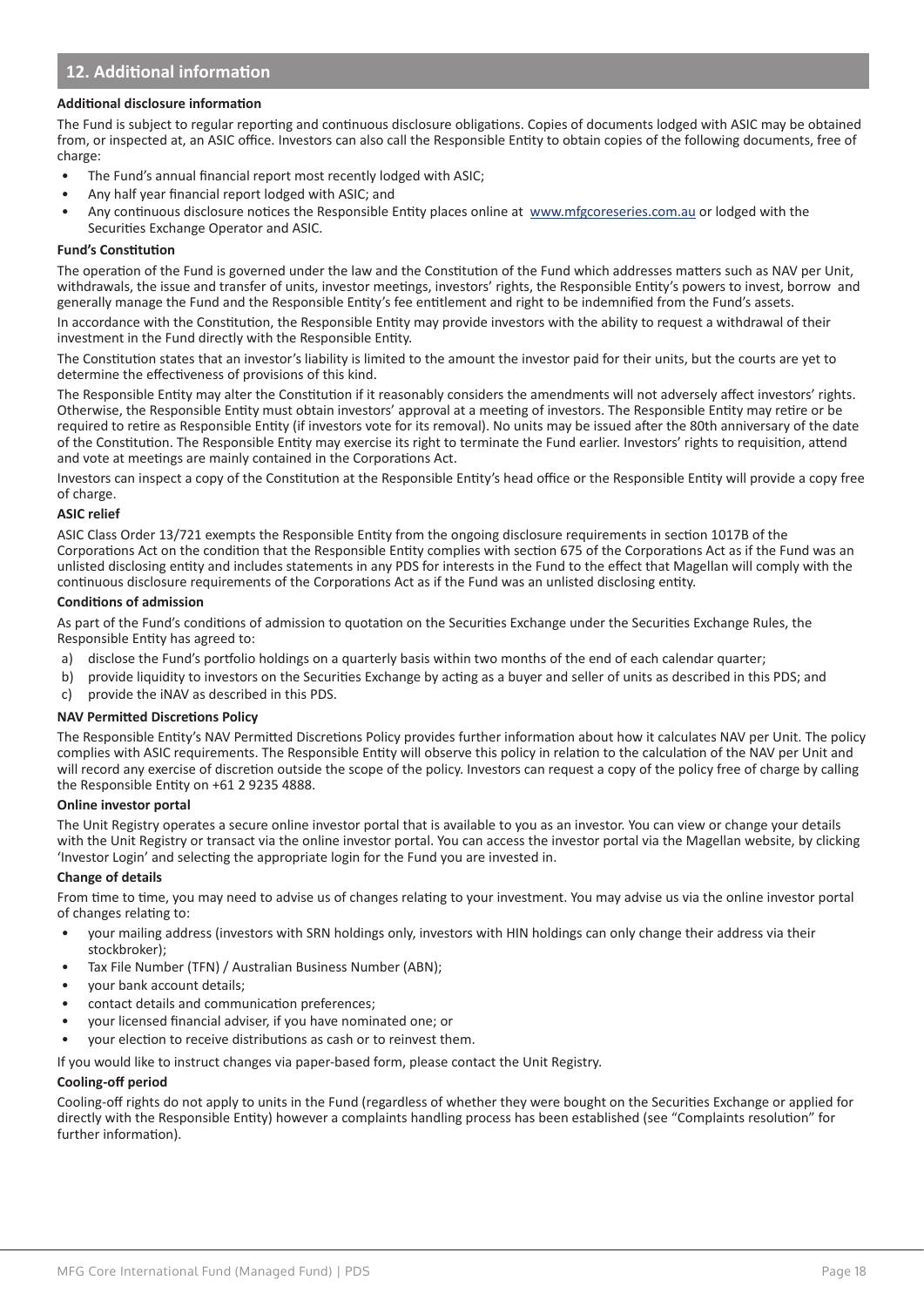#### **Complaints resolution**

Should investors have any concerns or complaints, as a first step please contact the Responsible Entity's Complaints Officer on +61 2 9235 4888 and the Responsible Entity will do its best to resolve this concern quickly and fairly. If an issue has not been resolved to your satisfaction, you can lodge a complaint with the Australian Financial Complaints Authority ("**AFCA**"). AFCA provides fair and independent financial services complaint resolution that is free to consumers.

Website: www.afca.org.au

Email: info@afca.org.au

Telephone: 1800 931 678

In writing to: Australian Financial Complaints Authority, GPO Box 3, Melbourne VIC 3001

#### **Past performance**

Performance history and Fund size information can be obtained by visiting the Fund's website www.mfgcoreseries.com.au, or view the Fund updates and other announcements on the Securities Exchange at www.chi-x.com.au. The Fund's past performance is no indication of its future performance. The Fund's returns are not guaranteed.

#### **Custodian**

The Northern Trust Company (acting through its Australian branch) ("**Northern Trust**") has been appointed to hold the assets of the Fund under a Custody Agreement. As Custodian, Northern Trust will safe-keep the assets of the Fund, collect the income of the Fund's assets and act on the Responsible Entity's directions to settle the Fund's trades. Northern Trust does not make investment decisions in respect of the Fund's assets that it holds.

#### **Unit Registry**

Automic Group ("**Automic**") has been appointed as the Unit Registry of the Fund under a Registry Services Agreement. The Registry Services Agreement sets out the services provided by the Unit Registry on an ongoing basis together with the service standards.

The role of the Unit Registry is to keep a record of investors in the Fund. This includes information such as the quantity of units held, TFNs (if provided), bank account details and details of distribution reinvestment plan participation to the extent the Responsible Entity offers such a plan.

Contact details for Automic can be found in Section 14 of this PDS.

#### **Consents**

The following parties have given written consent (which has not been withdrawn at the date of this PDS) to being named in the form and context in which they are named, in this PDS:

- Automic Group; and
- The Northern Trust Company.

Each party named above who has consented to be named in the PDS:

- has not authorised or caused the issue of this PDS;
- does not make or purport to make any statement in the PDS (or any statement on which a statement in the PDS is based) other than as specified; and
- to the maximum extent permitted by law, takes no responsibility for any part of the PDS other than the reference to their name in a statement included in the PDS with their consent as specified.

#### **Anti-money laundering and counter terrorism financing (AML/CTF)**

Australia's AML/CTF laws require us to adopt and maintain an AML/CTF Program. A fundamental part of the AML/CTF Program is that we know certain information about investors in the Fund. To meet this legal requirement, we need to collect certain identification information and documentation ("**KYC Documents**") from you if you are a new investor. We may also ask an existing investor to provide KYC Documents as part of a re-identification process to comply with the AML/CTF laws. Processing of applications or redemptions will be delayed or refused if you do not provide the KYC Documents when requested.

Under the AML/CTF laws, we may be required to submit reports to the Australian Transaction Reports and Analysis Centre ("**AUSTRAC**"). This may include the disclosure of your personal information. We may not be able to tell you when this occurs and, as a result, AUSTRAC may require us to deny you (on a temporary or permanent basis) access to your investment.

This could result in loss of the capital invested, or you may experience significant delays when you wish to transact on your investment. We are not liable for any loss you may suffer because of compliance with the AML/CTF laws.

#### **Privacy policy**

As required by law, the Responsible Entity has adopted a privacy policy that governs the collection, storage, use and disclosure of personal information. This includes using an investor's personal information to manage their investment, process any distributions that may be payable and comply with relevant laws.

For example, an investor's personal information may be used to:

- ensure compliance with all applicable regulatory or legal requirements. This includes the requirements of ASIC, the Australian Taxation Office, the Australian Transaction Reports and Analysis Centre, Securities Exchange Operator, CHESS Settlements and other regulatory bodies or relevant exchanges including the requirements of the superannuation law; and
- ensure compliance with the AML/CTF Act, FATCA and with CRS.

The Responsible Entity may be required to disclose some or all of an investor's personal information, for certain purposes (as described under the Privacy Act 1988 (Cth)) to:

- the Fund's service providers, related bodies corporate or other third parties for the purpose of account maintenance and administration and the production and mailing of statements, such as the Unit Registry, Custodian or auditor of the Fund and certain software providers related to the operational management and settlement of the units; or
- related bodies corporate that might not be governed by Australian laws for the purpose of account maintenance and administration.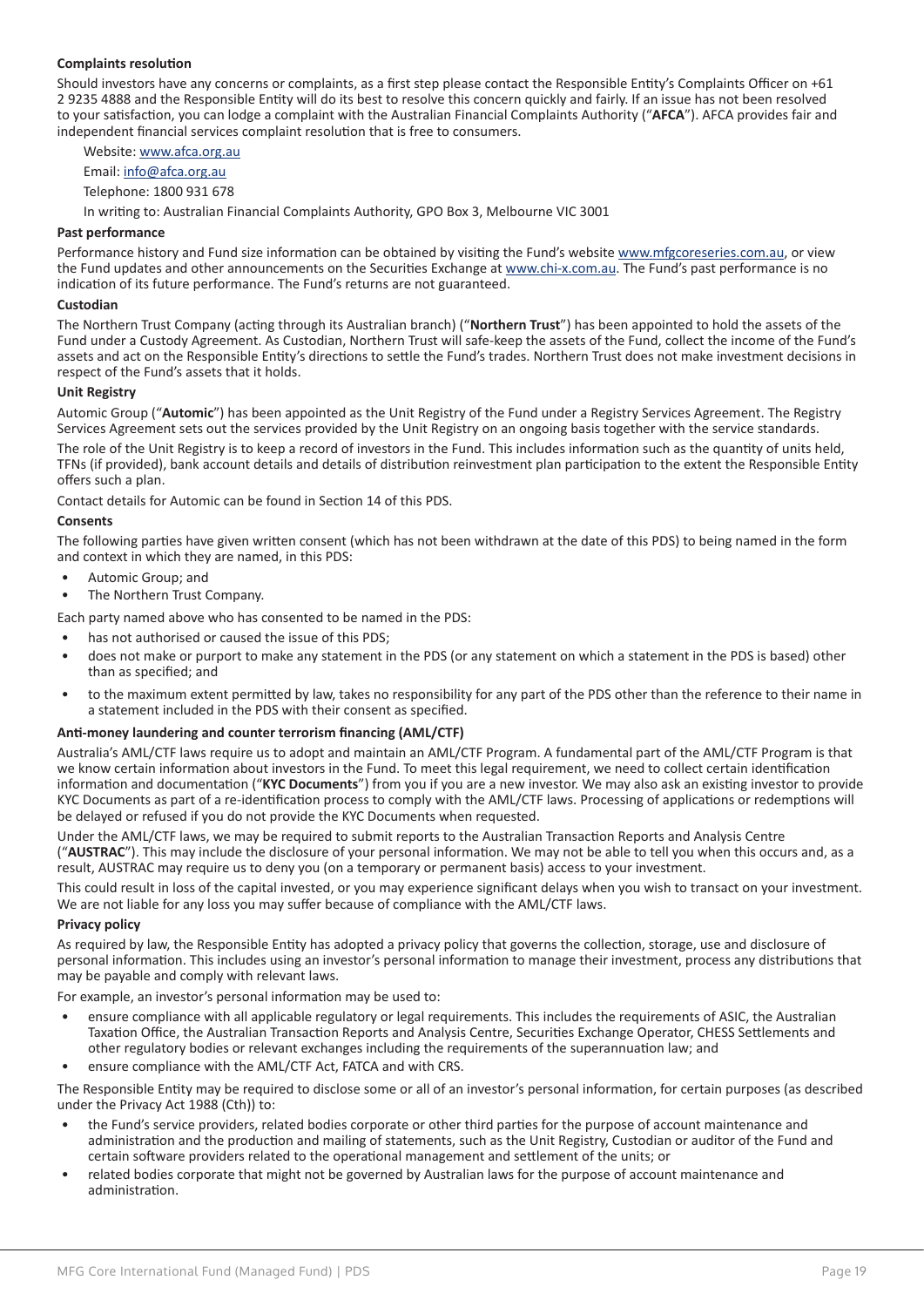The Responsible Entity may also disclose an investor's personal information to:

- market products and services to them; and
- improve customer service by providing their personal details to other external service providers (including companies conducting market research).

If any of the disclosures in the previous bullet points require transfer of an investor's personal information outside of Australia, the investor consents to such transfer.

All personal information collected by the Responsible Entity will be collected, used, disclosed and stored by the Responsible Entity in accordance with its privacy policy, a copy of which will be made available on request.

#### **Additional information for New Zealand investors**

This offer to New Zealand investors is a regulated offer made under Australian and New Zealand law. In Australia, this is Chapter 8 of the Corporations Act 2001 (Aust) and regulations made under that Act. In New Zealand, this is subpart 6 of Part 9 the Financial Markets Conduct Act 2013 and Part 9 of the Financial Markets Conduct Regulations 2014.

This offer and the content of the offer document are principally governed by Australian rather than New Zealand law. In the main, the Corporations Act 2001 (Aust) and the regulations made under that Act sets out how the offer must be made.

There are differences in how financial products are regulated under Australian law. For example, the disclosure of fees for managed investment schemes is different under the Australian regime.

The rights, remedies, and compensation arrangements available to New Zealand investors in Australian financial products may differ from the rights, remedies, and compensation arrangements for New Zealand financial products.

Both the Australian and New Zealand financial markets regulators have enforcement responsibilities in relation to this offer. If you need to make a complaint about this offer, please contact the Financial Markets Authority, New Zealand (http://www.fma.govt.nz). The Australian and New Zealand regulators will work together to settle your complaint.

The taxation treatment of Australian financial products is not the same as for New Zealand financial products.

If you are uncertain about whether this investment is appropriate for you, you should seek the advice of a financial advice provider.

The offer may involve a currency exchange risk. The currency for the financial products is not New Zealand dollars. The value of the financial products will go up or down according to changes in the exchange rate between that currency and New Zealand dollars. These changes may be significant.

If you expect the financial products to pay any amounts in a currency that is not New Zealand dollars, you may incur significant fees in having the funds credited to a bank account in New Zealand in New Zealand dollars.

If the financial products are able to be traded on a financial product market and you wish to trade the financial products through that market, you will have to make arrangements for a participant in that market to sell the financial products on your behalf. If the financial product market does not operate in New Zealand, the way in which the market operates, the regulation of participants in that market, and the information available to you about the financial products and trading may differ from financial product markets that operate in New Zealand.

The dispute resolution process described in this offer document is available only in Australia and is not available in New Zealand.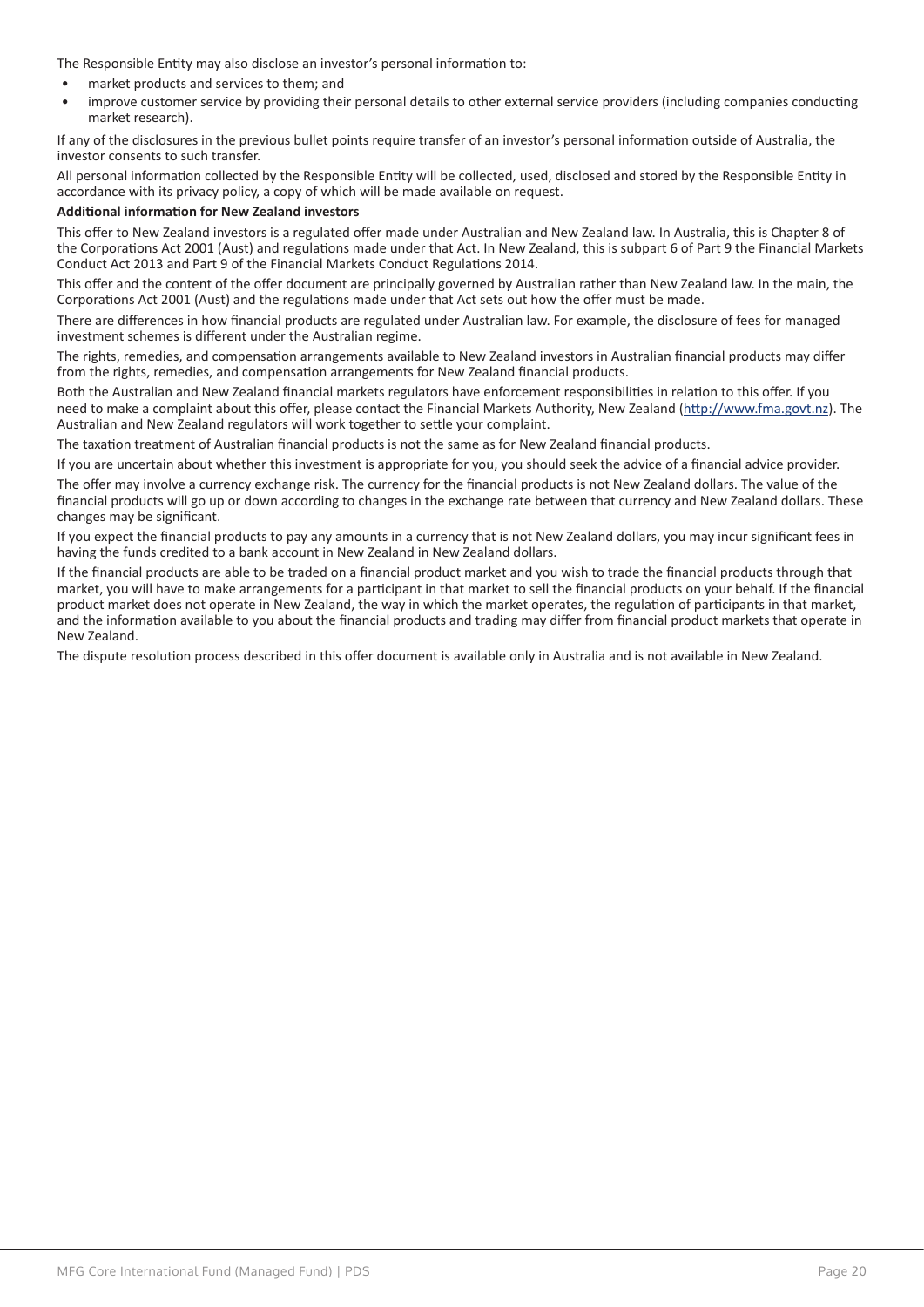# **13. Glossary**

| Defined terms and other<br>terms used in the PDS  | <b>Definition</b>                                                                                                                                                                                                                                                                                      |
|---------------------------------------------------|--------------------------------------------------------------------------------------------------------------------------------------------------------------------------------------------------------------------------------------------------------------------------------------------------------|
| \$, A\$ or dollar                                 | The lawful currency of Australia.                                                                                                                                                                                                                                                                      |
| <b>AFCA</b>                                       | Australian Financial Complaints Authority.                                                                                                                                                                                                                                                             |
| <b>AFS Licence</b>                                | Australian financial services licence.                                                                                                                                                                                                                                                                 |
| <b>AMIT</b>                                       | Attribution Managed Investment Trust.                                                                                                                                                                                                                                                                  |
| <b>AML/CTF Act</b>                                | The Anti-Money Laundering and Counter-Terrorism Financing Act 2006 (Cth).                                                                                                                                                                                                                              |
| <b>Application Form</b>                           | The application form for the Fund.                                                                                                                                                                                                                                                                     |
| <b>ASIC</b>                                       | Australian Securities & Investments Commission.                                                                                                                                                                                                                                                        |
| <b>ASIC Relief</b>                                | Any declaration made or exemption granted by ASIC that is applicable to the Fund and that is in force.                                                                                                                                                                                                 |
| <b>ASX</b>                                        | ASX Limited or the Australian Securities Exchange, as the case requires.                                                                                                                                                                                                                               |
| <b>ATO</b>                                        | Australian Taxation Office.                                                                                                                                                                                                                                                                            |
| <b>Business Day(s)</b>                            | The days identified by the Securities Exchange Operator in the Securities Exchange Rules.<br>For the purposes of calculating Fees and Costs only, Business Day includes a day on which the primary<br>securities exchange for any security that forms part of the Fund's property is open for trading. |
| <b>CHESS</b>                                      | Clearing House Electronic Sub-register System, the Australian settlement system for equities and other<br>issued products traded on the ASX, Chi-X and other exchanges. CHESS is owned by the ASX.                                                                                                     |
| Chi-X                                             | Chi-X Australia Pty Ltd.                                                                                                                                                                                                                                                                               |
| <b>Clearing Rules</b>                             | The operating rules of ASX Clear Pty Limited from time to time.                                                                                                                                                                                                                                        |
| <b>Compliance Plan</b>                            | The Compliance Plan of the Fund.                                                                                                                                                                                                                                                                       |
| Constitution                                      | The Constitution of the Fund.                                                                                                                                                                                                                                                                          |
| <b>Corporations Act</b>                           | Corporations Act 2001 (Cth).                                                                                                                                                                                                                                                                           |
| <b>CRS</b>                                        | Common Reporting Standard.                                                                                                                                                                                                                                                                             |
| Custodian                                         | Northern Trust.                                                                                                                                                                                                                                                                                        |
| <b>Custody Agreement</b>                          | The Master Custody Agreement in respect of the assets of the Fund between the Custodian and the<br>Responsible Entity.                                                                                                                                                                                 |
| <b>EFT</b>                                        | Electronic Funds Transfer.                                                                                                                                                                                                                                                                             |
| <b>FATCA</b>                                      | Foreign Account Tax Compliance Act.                                                                                                                                                                                                                                                                    |
| <b>Fees and Costs</b>                             | The fees and costs of the Fund as described in Section 9 of this PDS.                                                                                                                                                                                                                                  |
| <b>GST</b>                                        | Goods and Services Tax.                                                                                                                                                                                                                                                                                |
| <b>HIN</b>                                        | Holder Identification Number.                                                                                                                                                                                                                                                                          |
| <b>IDPS</b>                                       | Investor Directed Portfolio Service.                                                                                                                                                                                                                                                                   |
| <b>iNAV</b>                                       | Indicative NAV per unit.                                                                                                                                                                                                                                                                               |
| <b>Investment Manager</b>                         | Magellan Asset Management Limited ABN 31 120 593 946; AFS Licence No. 304 301                                                                                                                                                                                                                          |
| <b>Listing Rules</b>                              | The listing rules of the ASX from time to time.                                                                                                                                                                                                                                                        |
| <b>NAV</b>                                        | Net asset value.                                                                                                                                                                                                                                                                                       |
| <b>NAV Permitted Discretions</b><br><b>Policy</b> | The Responsible Entity's policy detailing the discretions exercised in the calculation of NAV per Unit.                                                                                                                                                                                                |
| <b>NAV per Unit</b>                               | The NAV per Unit is calculated by dividing the NAV of the Fund by the number of units on issue.                                                                                                                                                                                                        |
| <b>Northern Trust</b>                             | The Northern Trust Company (acting through its Australian branch).                                                                                                                                                                                                                                     |
| <b>PDS</b>                                        | This product disclosure statement as amended or supplemented from time to time.                                                                                                                                                                                                                        |
| <b>Registry Services</b><br>Agreement             | The agreement, as amended from time to time, between the Responsible Entity and the Unit Registry<br>governing the registry services to be provided in respect of the Fund by the Unit Registry.                                                                                                       |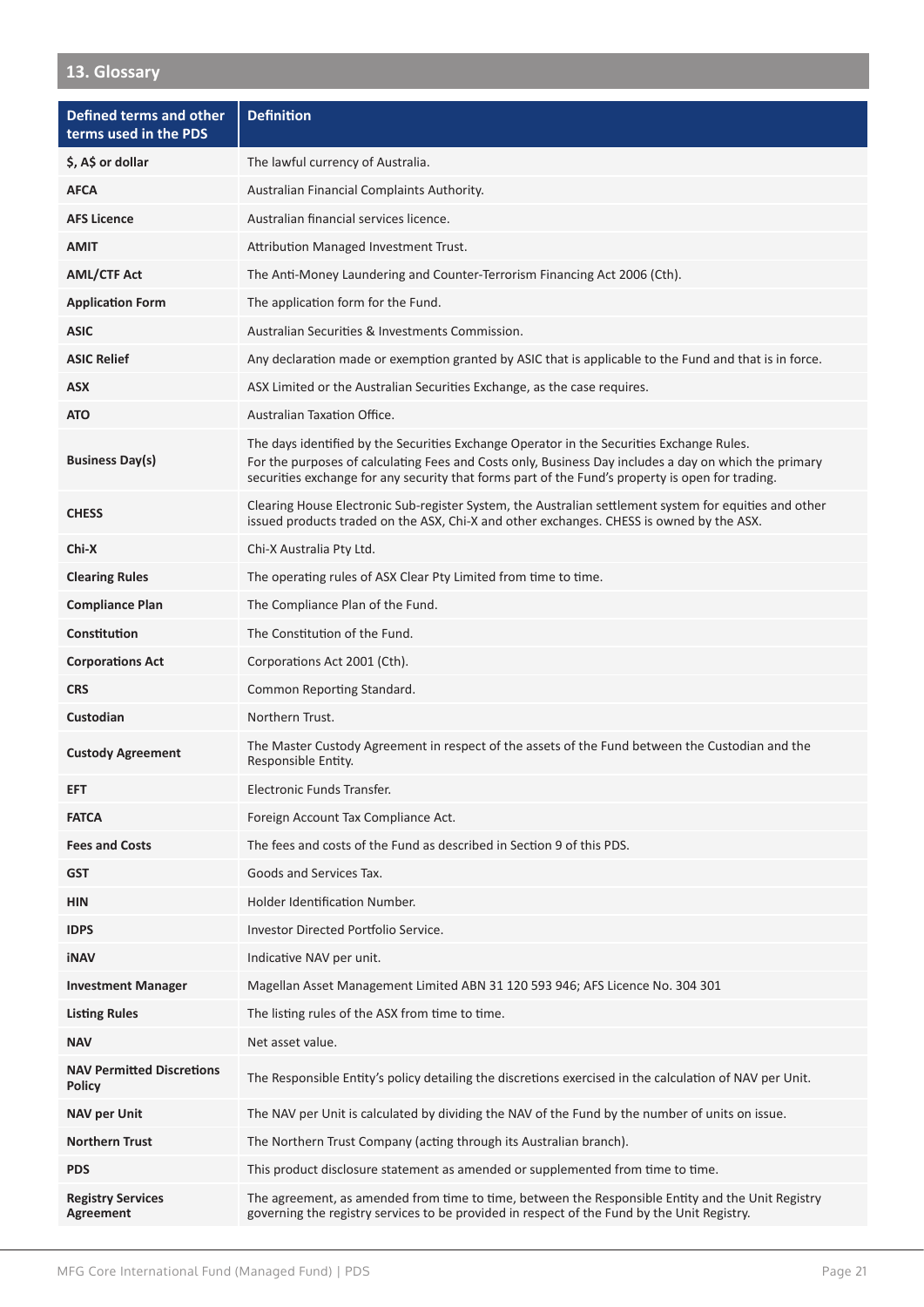| <b>Responsible Entity</b>              | Magellan Asset Management Limited ABN 31 120 593 946; AFS Licence No. 304 301.                                                                            |  |
|----------------------------------------|-----------------------------------------------------------------------------------------------------------------------------------------------------------|--|
| <b>Settlement Rules</b>                | The operating rules of ASX Settlement Pty Limited (ABN 49 008 504 532) from time to time.                                                                 |  |
| <b>Securities Exchange</b>             | The securities exchange operated by Chi-X.                                                                                                                |  |
| <b>Securities Exchange</b><br>Operator | Chi-X.                                                                                                                                                    |  |
| <b>Securities Exchange Rules</b>       | The operating rules of the Securities Exchange Operator that apply from time to time to the quotation of<br>managed funds and products such as the units. |  |
| <b>SRN</b>                             | Securityholder Reference Number.                                                                                                                          |  |
| <b>Trading Day</b>                     | The day and time during which shares are traded on the Securities Exchange.                                                                               |  |
| <b>Unit Registry</b>                   | Automic Group operates the registry for the Fund.                                                                                                         |  |